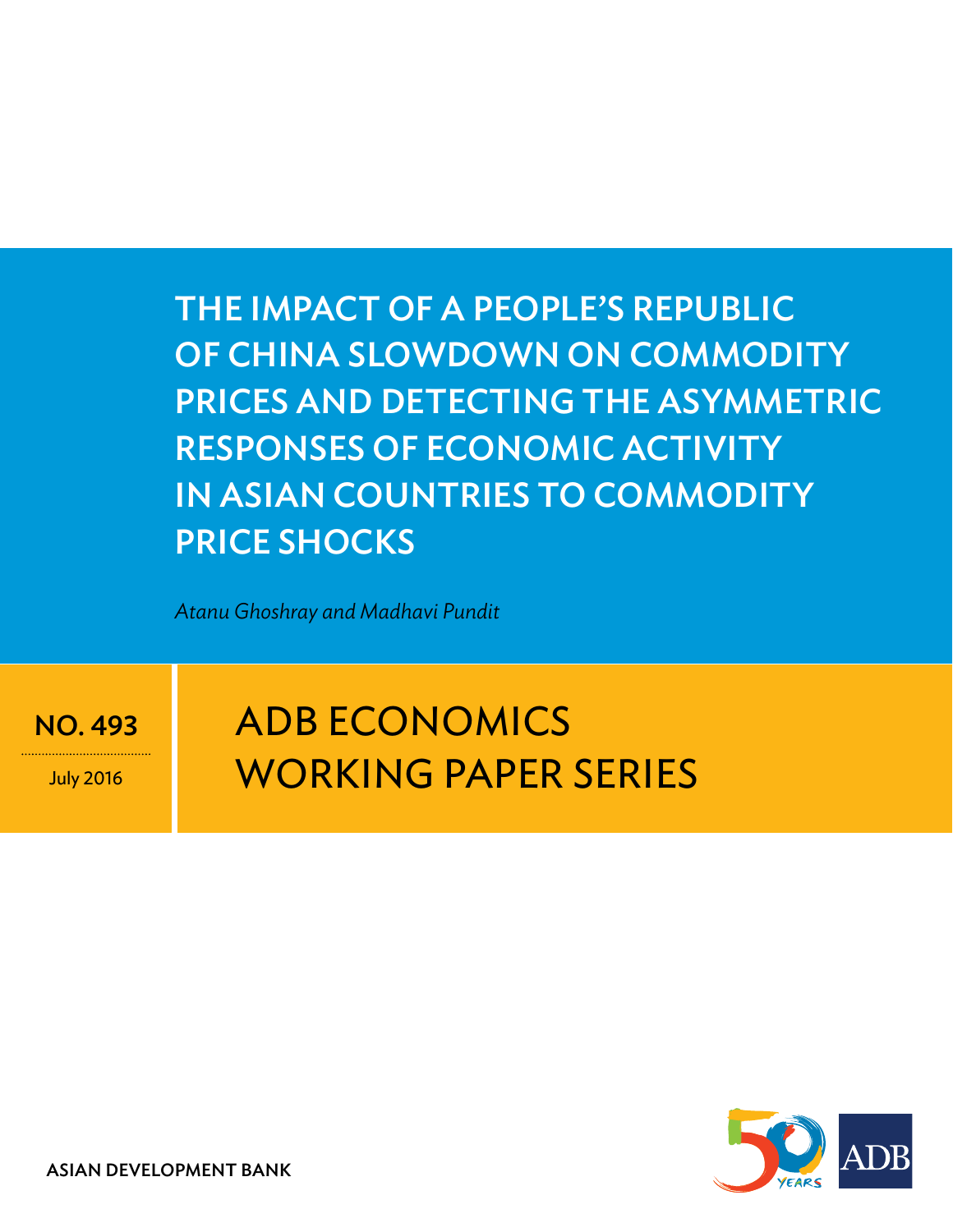ADB Economics Working Paper Series

The Impact of a People's Republic of China Slowdown on Commodity Prices and Detecting the Asymmetric Responses of Economic Activity in Asian Countries to Commodity Price Shocks

Atanu Ghoshray and Madhavi Pundit No. 493 | July 2016

Atanu Ghoshray (atanu.ghoshray@ncl.ac.uk) is professor of economics at the Newcastle University Business School, Newcastle-upon-Tyne. Madhavi Pundit (mpundit@adb.org) is an economist at the Economic Research and Regional Cooperation Department, Asian Development Bank.

The involvement of Atanu Ghoshray in the preparation of this working paper has been in his personal capacity. The opinions expressed in this article are the author's own and do not reflect the views of the Newcastle University Business School.

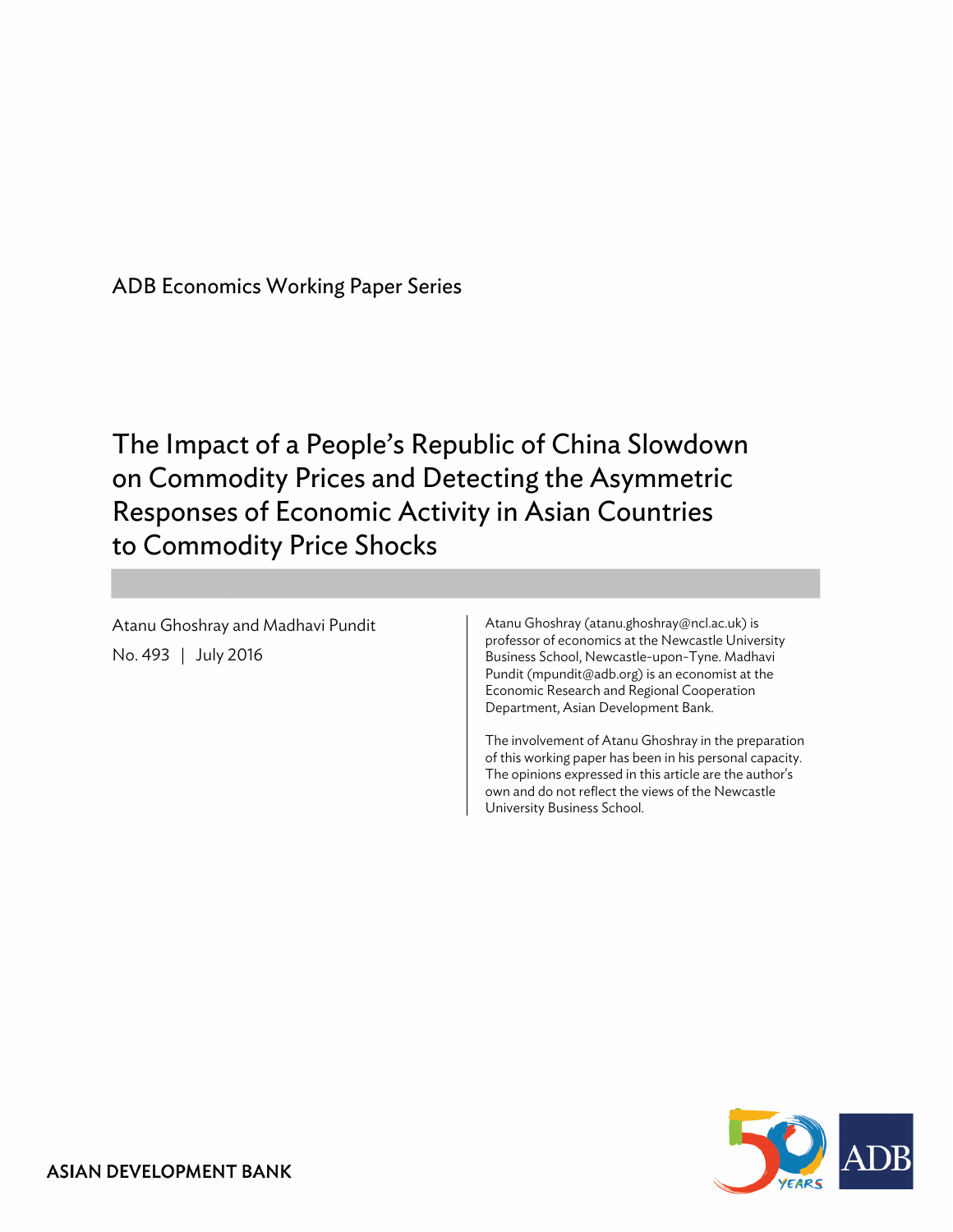

Creative Commons Attribution 3.0 IGO license (CC BY 3.0 IGO)

© 2016 Asian Development Bank 6 ADB Avenue, Mandaluyong City, 1550 Metro Manila, Philippines Tel +63 2 632 4444; Fax +63 2 636 2444 www.adb.org

Some rights reserved. Published in 2016. Printed in the Philippines.

ISSN 2313-6537 (Print), 2313-6545 (e-ISSN) Publication Stock No. WPS168300-2

Cataloging-In-Publication Data

Asian Development Bank.

The Impact of a People's Republic of China slowdown on commodity prices and detecting the asymmetric responses of economic activity in Asian countries to commodity price shocks. Mandaluyong City, Philippines: Asian Development Bank, 2016.

1. Commodity prices. 2. Economic growth. 3. Flexible fourier form. 4. Impulse response analysis. 5. PRC slowdown. I. Asian Development Bank.

The views expressed in this publication are those of the authors and do not necessarily reflect the views and policies of the Asian Development Bank (ADB) or its Board of Governors or the governments they represent.

ADB does not guarantee the accuracy of the data included in this publication and accepts no responsibility for any consequence of their use. The mention of specific companies or products of manufacturers does not imply that they are endorsed or recommended by ADB in preference to others of a similar nature that are not mentioned.

By making any designation of or reference to a particular territory or geographic area, or by using the term "country" in this document, ADB does not intend to make any judgments as to the legal or other status of any territory or area.

This work is available under the Creative Commons Attribution 3.0 IGO license (CC BY 3.0 IGO) https://creativecommons.org/licenses/by/3.0/igo/. By using the content of this publication, you agree to be bound by the terms of this license.

This CC license does not apply to non-ADB copyright materials in this publication. If the material is attributed to another source, please contact the copyright owner or publisher of that source for permission to reproduce it. ADB cannot be held liable for any claims that arise as a result of your use of the material.

Attribution—In acknowledging ADB as the source, please be sure to include all of the following information: Author. Year of publication. Title of the material. © Asian Development Bank [and/or Publisher]. URL. Available under a CC BY 3.0 IGO license.

Translations—Any translations you create should carry the following disclaimer:

Originally published by the Asian Development Bank in English under the title [title] © [Year of publication] Asian Development Bank. All rights reserved. The quality of this translation and its coherence with the original text is the sole responsibility of the [translator]. The English original of this work is the only official version.

Adaptations—Any adaptations you create should carry the following disclaimer:

This is an adaptation of an original Work © Asian Development Bank [Year]. The views expressed here are those of the authors and do not necessarily reflect the views and policies of ADB or its Board of Governors or the governments they represent. ADB does not endorse this work or guarantee the accuracy of the data included in this publication and accepts no responsibility for any consequence of their use.

Please contact publications@adb.org if you have questions or comments with respect to content, or if you wish to obtain copyright permission for your intended use that does not fall within these terms, or for permission to use the ADB logo.

Notes:

1. In this publication, "\$" refers to US dollars.

2. Corrigenda to ADB publications may be found at: http://www.adb.org/publications/corrigenda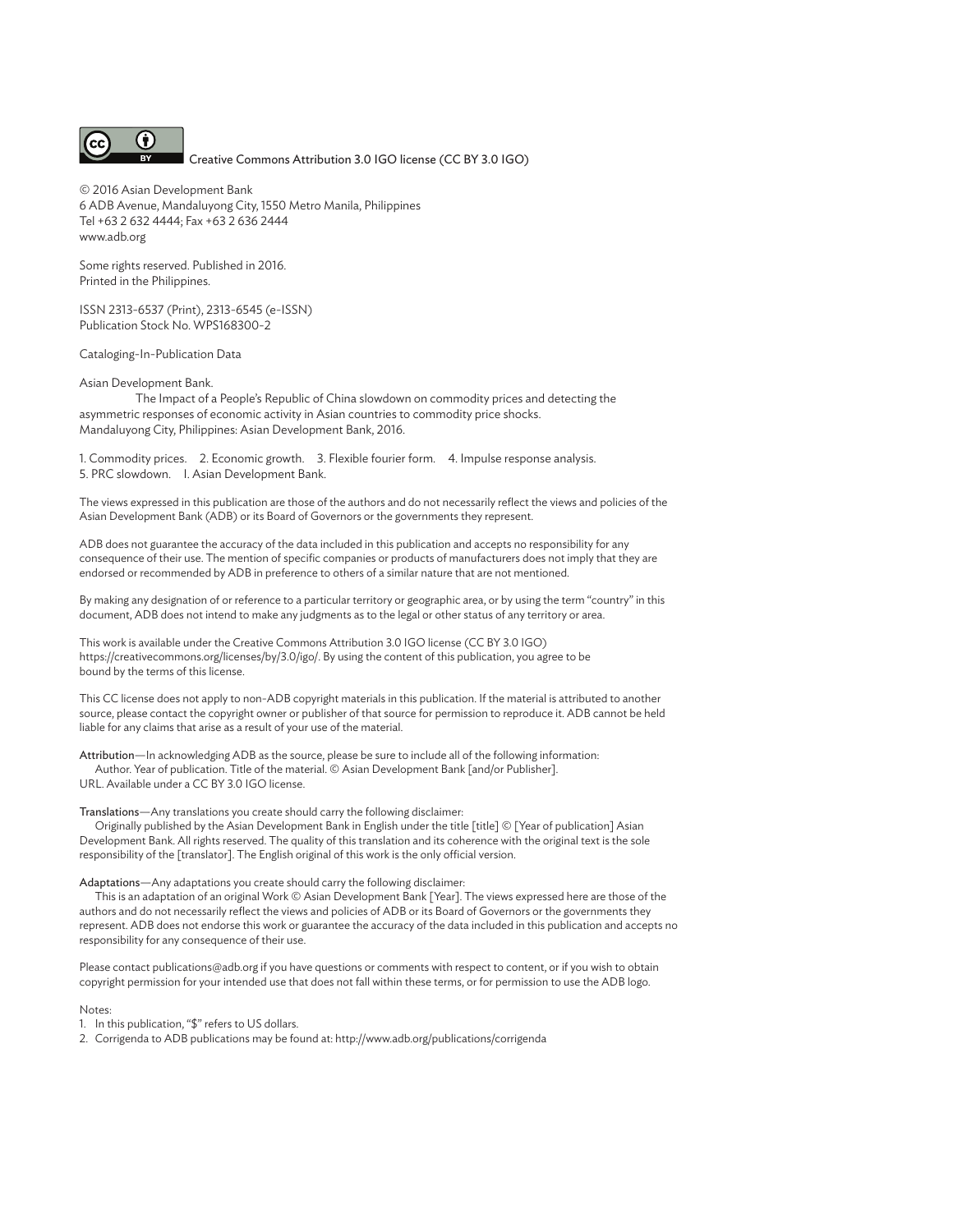# **CONTENTS**

|                |                   | <b>TABLES AND FIGURES</b>                                                                                                                                                                                                                    | iv              |
|----------------|-------------------|----------------------------------------------------------------------------------------------------------------------------------------------------------------------------------------------------------------------------------------------|-----------------|
|                | ABSTRACT          |                                                                                                                                                                                                                                              | $\vee$          |
| $\mathsf{l}$ . |                   | <b>INTRODUCTION</b>                                                                                                                                                                                                                          | $\mathbf{1}$    |
| П.             |                   | LITERATURE REVIEW                                                                                                                                                                                                                            | $\overline{2}$  |
| Ш.             |                   | <b>ECONOMETRIC MODEL</b>                                                                                                                                                                                                                     | 6               |
| IV.            |                   | DATA AND EMPIRICAL RESULTS                                                                                                                                                                                                                   | 10 <sup>°</sup> |
|                | А.<br>В.<br>C.    | Impact of a Shock to the People's Republic of China Activity<br>on Commodity Prices<br>Impact of a Shock to Exchange Rate and Interest Rate<br>on Commodity Prices<br>Asymmetric Impact of a Shock to Commodity Prices<br>on Economic Growth | 13<br>14<br>15  |
| V.             |                   | CONCLUSION                                                                                                                                                                                                                                   | 18              |
|                | <b>APPENDIX</b>   |                                                                                                                                                                                                                                              | 21              |
|                | <b>REFERENCES</b> |                                                                                                                                                                                                                                              | 25              |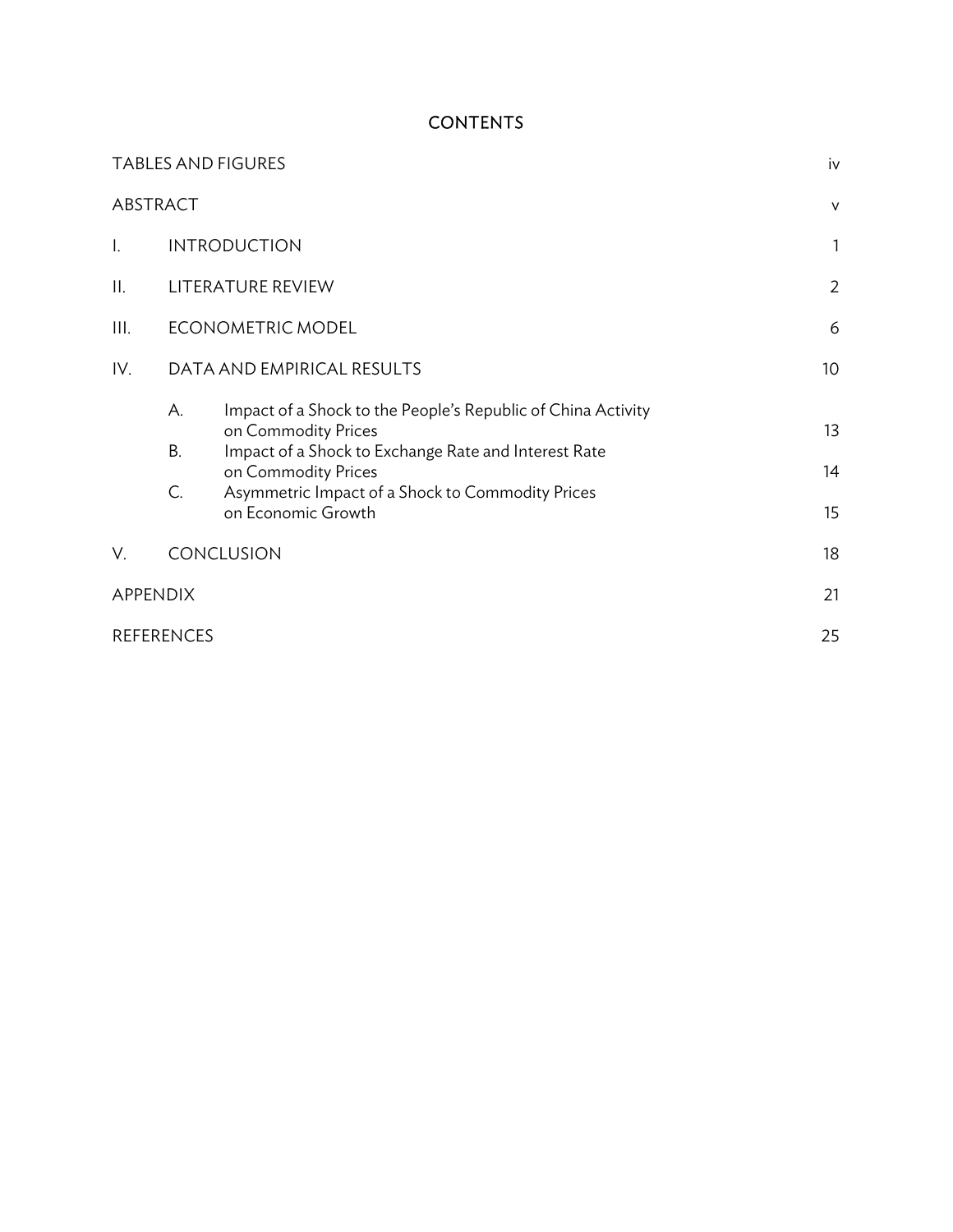# TABLES AND FIGURES

# TABLES

|                | Unit Root Tests with Flexible Fourier                                    |     |
|----------------|--------------------------------------------------------------------------|-----|
| $\overline{2}$ | <b>Model Selection</b>                                                   | 12. |
| 3              | Impulse Response Function of a Shock to the PRC's Industrial Production  | 13  |
| $\overline{4}$ | Impulse Response Function of a Shock to Exchange Rate                    | 14  |
| 5              | Impulse Response Function of a Shock to Interest Rate                    | 14  |
| 6              | Results of the Asymmetric Test of Shocks                                 | 16  |
| 7              | Impulse Responses of the Asymmetric Model                                | 17  |
| 8              | Impulse Responses of the Symmetric Model                                 | 18  |
| A.1            | PRC's Share of Selected Global Commodities, 2000-2014                    | 21  |
| A.2            | Selected Developing Asian Economies and Their Main Primary Exports, 2013 | 21  |
| A.3            | <b>Structural Break Tests</b>                                            | 21  |
| A.4            | Probability Values for Testing the Null of Symmetry                      | 22  |
|                |                                                                          |     |

# FIGURES

| Commodity Prices Approximated by Flexible Fourier Form          |  |
|-----------------------------------------------------------------|--|
| Appendix Figure: Commodity Prices Demarcating Structural Breaks |  |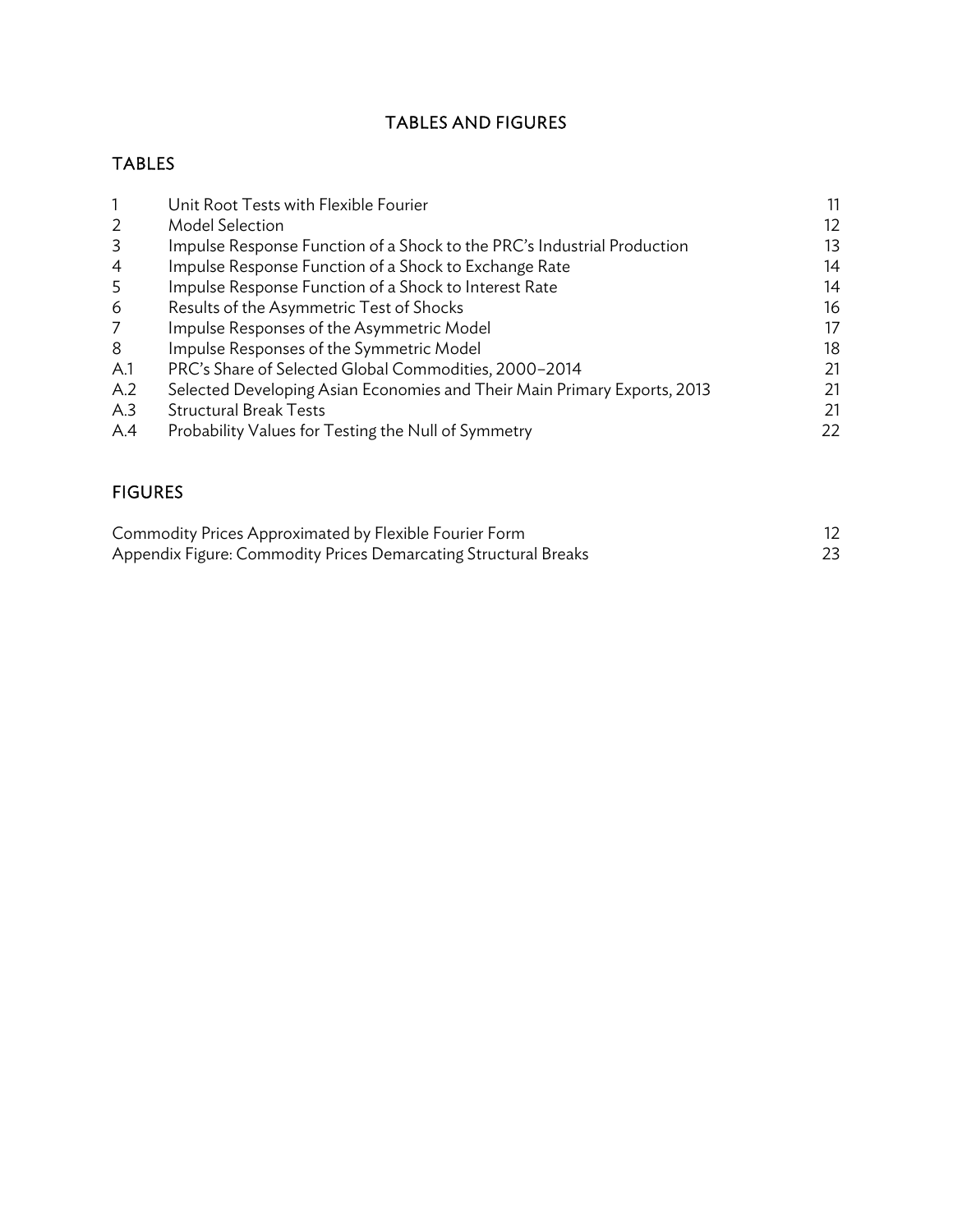### **ABSTRACT**

The recent slowdown of the People's Republic of China (PRC) has led to question to what extent the PRC demand of commodities can have an impact on commodity prices. We take into account the fact that commodity prices are characterized by structural breaks, and to this end we make use of novel econometric procedures incorporating the Flexible Fourier Form when testing for causal relations between the PRC slowdown and commodity prices. We find varying degrees of response of the PRC slowdown on different commodity prices. Further, this study determines whether the economic growth in selected developing and emerging Asian countries that are heavily dependent on commodities respond in an asymmetric manner to positive commodity price shocks as opposed to negative price shocks. Adopting a structural dynamic regression and censoring positive and negative shocks, we find limited evidence of any asymmetric response of economic activity to positive and negative commodity price shocks.

*Keywords:* commodity prices, economic growth, Flexible Fourier Form, impulse response analysis, PRC slowdown

*JEL codes*: C22, C32, F43, O47, Q31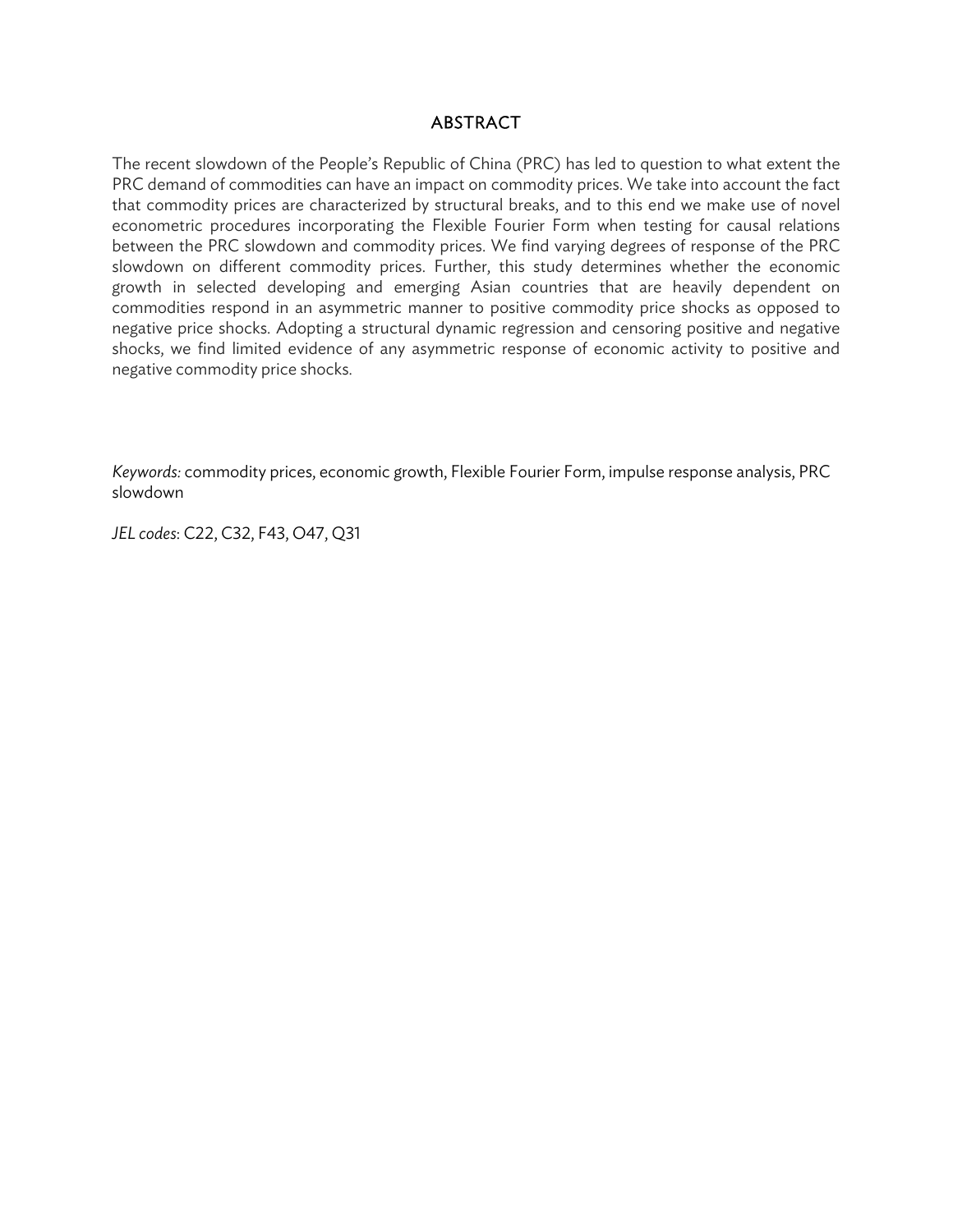#### I. INTRODUCTION

The People's Republic of China (PRC) has become a major participant in commodity markets, and her resource-intensive growth path followed by a slowdown has led to question to what extent the PRC demand of commodities can be a driver of a change in trend in commodity prices. Commodity prices have shown significant volatility over the years. For example, from 2000 to 2006 both metal and energy commodity prices in general, exhibited an upward drift with frequent fluctuation around this upward trend. Commodity prices then peaked and fell sharply during the period of the recession and were largely driven by energy prices such as of oil and natural gas. Thereafter, the prices started to recover and from 2011, most commodities started to show some signs of stabilization. However, more recently, since 2014 commodity prices have experienced a sustained drop noticeably in energy prices. While, the economic growth of the PRC has averaged around 10% since 2000, in recent years the growth has fallen to around 7% and uncertainty around this growth has increased. This has been argued as one of the reasons for the recent drop in commodity prices. The fact that commodity prices are known to be highly volatile and exhibit changing persistence over time may have negative effects on other developing economies heavily dependent on commodities and the PRC for their exports.

In the last decade, the PRC industrial "deepening" with a shift to more capital-intensive sectors has caused a surge in demand for materials, metals, and energy. The PRC's huge appetite for commodities is reflected in Appendix Table A.1. The PRC's rapidly growing commodity intensity since 2000 is likely to be a reflection of the rapid expansion in the tradable export sector and large scale fixed asset investment. These activities are commodity intensive and as a result, the PRC has started to play a dominant role in energy and base metals and has made an impact on global commodity markets as its share of world consumption of commodities remains high. The rapid increase in the demand for commodities, particularly base metals and nonrenewable energy in the PRC has had an impact on commodity prices, and the levels of persistence are expected to last longer than expected. The subsequent decline in commodity prices has also largely been attributed to the PRC slowdown.

Only a fraction of the huge demand for energy and metal commodities by the PRC can only be met by domestic production, hence the PRC depends on commodity imports from natural resource exporters to a large extent. Thus, its role in international commodity trade is also significant and changes in activity levels in the PRC will have implications for its trade partners. The PRC will play an important role in world commodity trade as long as it affects the relative distribution of supply and demand of different commodities across countries (Roache 2012). Accordingly, a fall in demand for commodities due to lower investment would potentially affect commodity exporters to the PRC directly through reduced trade, and all exporters indirectly through commodity price effects. Both these effects can impact the gross domestic product (GDP) growth of these economies based on the extent to which their economy depends on trade in commodities.

The major exporters of energy and metal commodities in Asia are Brunei Darussalam, Azerbaijan, Kazakhstan, Mongolia, Malaysia, and Indonesia, with large direct trade links with the PRC as seen in Appendix Table A.2. These economies are particularly vulnerable to changes in demand for their commodity exports and may be indirectly affected by changes in commodity prices as well. It has often been discussed that external shocks, such as large fluctuations in commodity prices are potential reasons for the low and unstable growth in low-income countries. Developing countries have responded poorly to commodity price shocks and this has led to problems with increasing burdens of debt, currency instability, and low income. Since commodity prices are volatile, it has been argued that countries dependent on commodities for their main source of income have not been able to gain from positive shocks while they have been unable to insulate themselves from negative shocks. For example,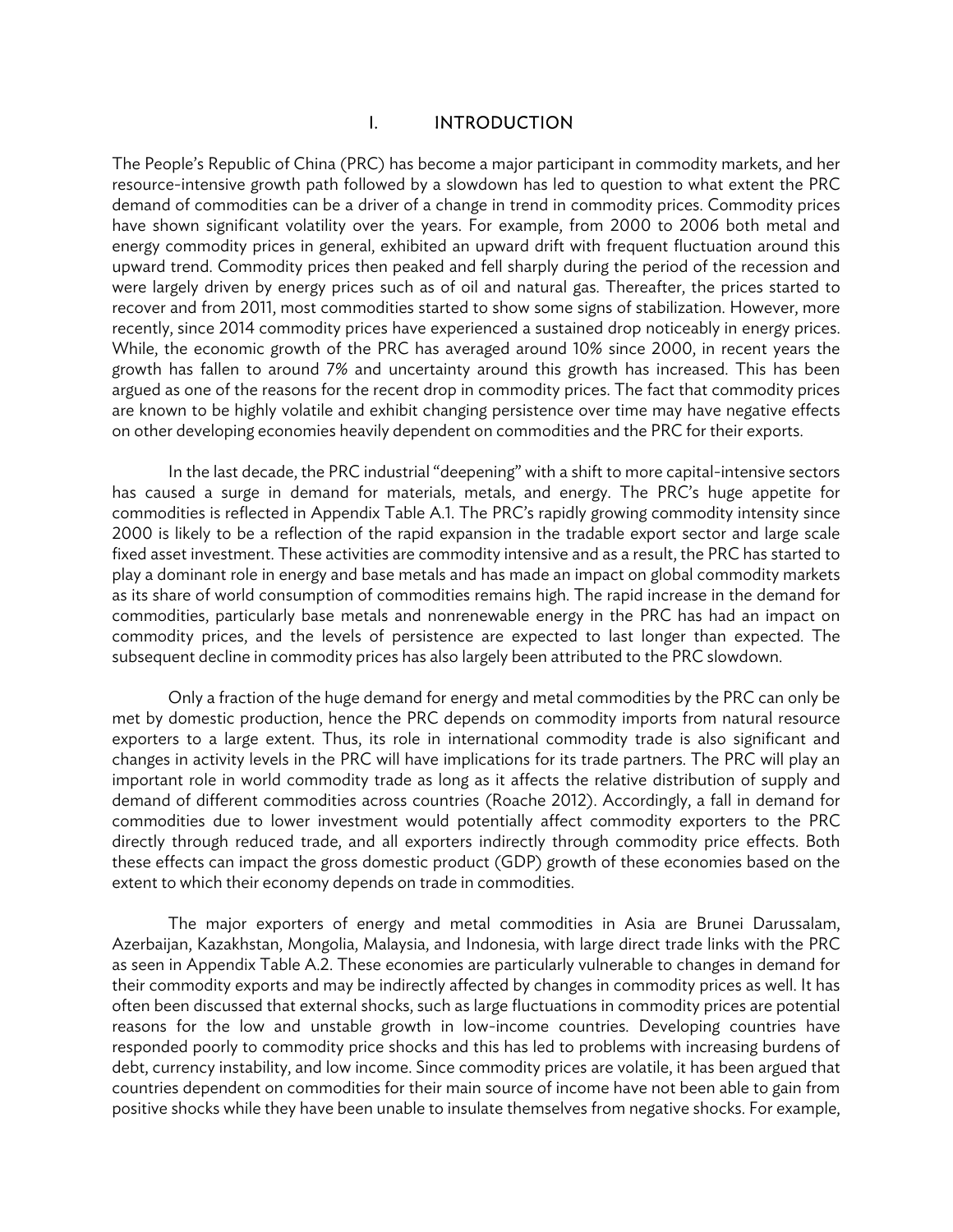in many of these economies, public expenditure for infrastructure and development increased when commodity prices experienced a boom and when the prices slumped, such expenditure either had to be abandoned or financed with foreign borrowing. Since the expenditure for such irreversible investment projects depends on the price of commodities, an unexpected increase or decrease in commodity prices causes uncertainty that may amplify the effects of price decreases than increases. This may lead to an asymmetric response in economic growth (Kilian 2014). Thus, commodity prices can have a significant impact on economic growth in commodity-dependent countries and one may expect the response to a positive shock in commodity prices to be different from a negative price shock.

The PRC's rapid economic growth over the last 2 decades has been one of the main drivers of the increased demand in energy and metal commodities. Since the PRC's investment-led growth has been highly commodity intensive, this increased demand for energy and metal commodities over the last decade has been attributed as one of the main reasons for the steady rise in commodity prices. While commentators have alluded that the PRC's increasing investment-led growth matters in relation to the dynamics of international commodity prices, surprisingly, only a handful of studies have been made to quantify the impact of the PRC's economic activity on world commodity prices.

This paper aims to analyze the subject of a PRC slowdown on commodity prices and separately, to analyze whether the response of commodity-dependent developing Asian economies that are reliant on the PRC for their exports respond asymmetrically to commodity price shocks. The analysis is carried out in two parts. The next section provides a literature review, followed by a section describing the econometric methods used. The following sections describe the data and the empirical analysis. The final section provides policy conclusions.

## II. LITERATURE REVIEW

Focusing on oil prices Elekdag et al. (2007) examine the increase in demand for oil from emerging Asia. They use the Bank of Canada's Global Economy Model (BoC-GEM) which is a Dynamic Stochastic General Equilibrium (DSGE) model to simulate the effect of an increase in East Asian productivity growth on energy intensity of oil usage. They find that an exogenous shock to the PRC's oil demand could lead to an increase in oil prices by about 20% on impact and a subsequent rise by as much as 60%.

Cheung and Morin (2007) use a regression-based approach including oil prices that are modeled to be dependent on lagged prices of oil, world output gap and the United States (US) real exchange rate. The regression-based approach was employed to estimate the impact of emerging Asia on oil and metal prices. They detect a structural break at the time of the 1997 Asian crisis employing the procedure of Bai and Perron (1998). In general, the findings show that oil and metal prices are becoming increasingly aligned with emerging Asia's economic activity. They find that a 1% increase in Emerging Asian industrial production leads to a 5.8% increase in real oil prices. For metals, they are unable to produce indicative figures (due to the lack of cointegration), but find industrial activity in emerging Asia has been more important in driving world metals demand since 1997 and accounting for rising metal intensities in emerging Asia, appears to explain the strength in metal prices to the end of 2005.

Adopting a similar econometric framework Arbatli and Vasishtha (2012) use a reduced form regression model to analyze the extent by which movements in the real prices of oil and metals can be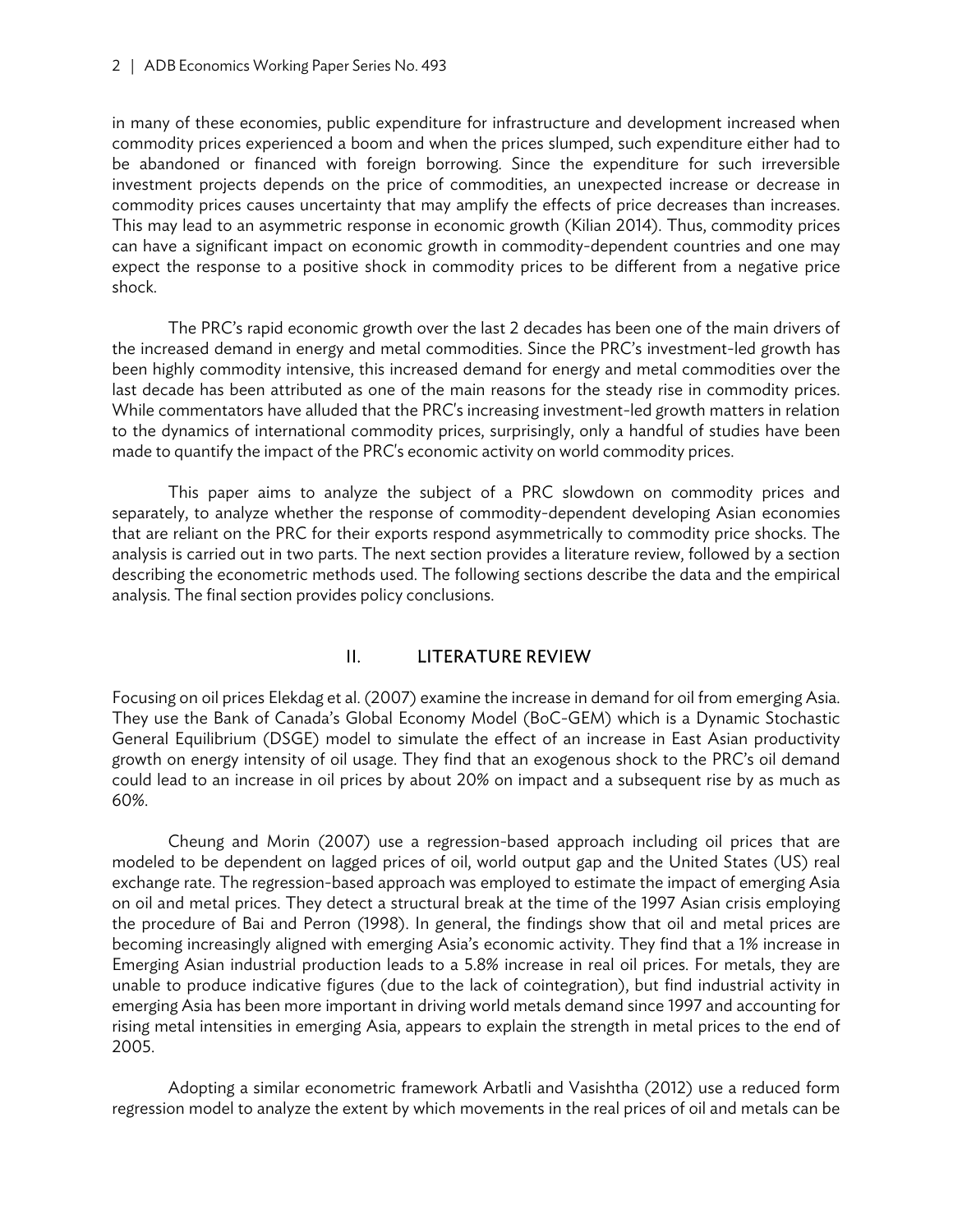#### The Impact of a People's Republic of China Slowdown on Commodity Prices and Detecting the Asymmetric Responses of Economic Activity in Asian Countries to Commodity Price Shocks | 3

explained by global shocks to the demand for commodities. They assess the role of economic growth worldwide, particularly in countries such as the PRC and India, on the commodity price boom of 2003–2008. In their study, they emphasize that since commodities are storable, the spot prices reflect not only current demand and supply conditions but also expectations of these conditions in the future. Hence, to the extent that inventories link spot and expected future prices, it implies that growth surprises and changing expectations of future conditions should be relevant for the determination of prices than the actual rate of growth. Comparing the importance of different countries, Arbatli and Vasishtha (2012) find that forecast surprises in the US and emerging Asia (i.e., the PRC and India) are important for explaining movements in prices for most commodities in their sample. Furthermore, they find that the real effective exchange rate of the US dollar and interest rates have played a very significant role in explaining industrial commodity prices, both being negatively related with prices. In contrast with some of the previous studies that use forecast revisions to capture demand shocks, they find that growth in emerging Asian countries does not go very far in explaining oil prices—a one percentage point revision in growth in emerging Asia is associated with a 5.5% increase in copper price, 3.6% increase in aluminium price, and 3% increase in zinc price.

A recent study by Roache (2012) makes use of a vector autoregression (VAR) model and applies Granger causality tests and impulse response functions on monthly data to analyze the effect of the PRC's economic activity (as well as the US) on global commodity markets. The results of the study show that shocks to economic activity in the PRC have a small impact on the price of oil and some base metals. For example, a 1 percentage point shock to the PRC's economic activity leads to a cumulative price response of 2% for oil after 4 quarters and a little over 2% for copper over the same time horizon. The effect on other commodities is found to be insignificant. Interest rates are found to have a small, negative, and short-lived effect on oil and aluminium prices, consistent with short-term inventory dynamics. In contrast, there is a significant cumulative positive impact on the prices of zinc and tin. A real appreciation of the US dollar has a large, negative, and persistent effect on the prices for most commodities. Shocks to apparent consumption, defined as production minus net exports have no effect on commodity prices. While the PRC's impact on world commodity markets is found to be rising, it remains smaller than that of the US as the dynamics of economic growth shocks in the US which tend to be more persistent, have larger effects on commodity prices.

In a more recent paper, Roache and Roussett (2015) build on the paper by Roache allowing for credit shocks to be included in the VAR model. They find that a 1 percentage point shock in industrial production growth leads to a cumulative response in aluminium prices of 6.39% after 4 quarters, and for copper, 7.02%; for tin, 6.73%; and for zinc, 2.34%. The response of oil price is 8.81%. These responses are found to be statistically significant and considerably higher compared to those by Roache (2012).

In a very recent study, Klotz, Lin, and Hsu (2014) examine the causal linkages and short-run dynamics between commodity prices, comprising of agricultural, energy, metals, the real interest rate, and economic activity in the PRC over the period 1998–2012. Results of this study provide significant evidence for a causal relationship between the PRC's economic activity and global energy as well as industrial metals prices. The impulse response analysis results show that the impact of a 1 standard deviation shock to economic activity in the PRC has a long-lasting effect on energy prices for 17 months, the effect on industrial metal prices is relatively lower lasting for about 7 months. The results show no significant evidence of any Granger causality relationship from real interest rates to international metal, energy, and agricultural prices. The impulse responses however, show that a shock to interest rates has a significant inverse impact on energy prices.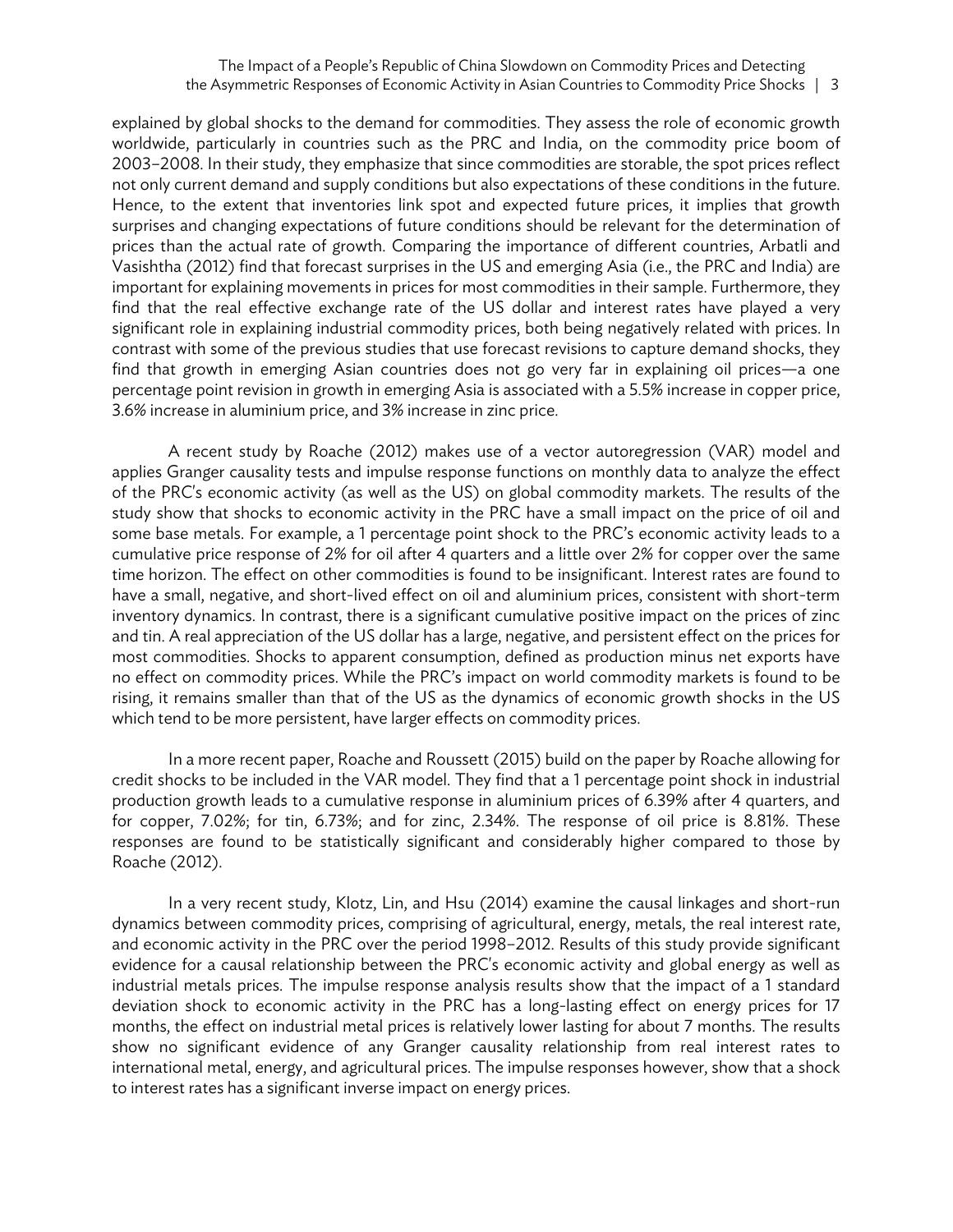#### 4 | ADB Economics Working Paper Series No. 493

Gauvin and Rebillard (2015) employ a global vector autoregressive (GVAR) model to estimate the potential spillovers of a shock to economic activity in the PRC on the rest of the world, mainly concentrating on exporters of metal and energy commodities by making use of a conditional forecast methodology. The argument they put forward in their paper is that if the rebalancing of the PRC's economy (from commodity-intensive investment to private consumption) were to happen through a significant slowdown in growth (in which investment would slow down sharply), then the effect on commodity prices would be significant. They find that a Chinese hard landing (where GDP would drop from the first quarter of 2015 onward, falling rapidly and then stabilizing at 3%, alongside a deceleration in investment) would cause commodity prices to fall for metals by 66% and oil prices by 41% over a 5 year period. This contrasts with the soft landing scenario (where GDP growth will slowly decline by 1% from 2014 to 2019 alongside investment growth by 5%) with metal prices relatively declining by a modest 12% and oil prices by 13%. The exchange rate is found to act as a buffer while the terms of trade worsen. However, the GVAR model that Gauvin and Rebillard (2015) employ is linear, whereas commodity prices are known to show nonlinear behavior. Also there is no evidence to suggest that any rebalancing has been taking place; indeed there is the problem of the unreliability and availability of appropriate data (Cheung and Morin 2007). Of course, Gauvin and Rebillard (2015) state that the Chinese authorities have been unsuccessful so far in rebalancing the economy toward greater private consumption.

Most GVAR studies calculate generalized impulse response functions to shocks that have not been orthogonalized, which makes economic interpretation of the shocks difficult. Further, if structural breaks are present in the data, they cannot be identified and estimated reliably (Pesaran, Smith, and Smith 2007). Commodity prices are known to be nonlinear and this feature has been underlined by Deaton and Laroque (1992) and has been empirically examined in studies by Balagtas and Holt (2009) and Ghoshray and Perera (2016).

Thus, while the GVAR model has advantages in incorporating a large number of variables to be analyzed together, there remain limitations particularly relating to the nonlinearity of commodity prices that arise due to the presence of structural breaks in commodity prices (see Zanias 2005; Kellard and Wohar 2006; Ghoshray 2011; Ghoshray, Kejriwal, and Wohar 2014; Sun and Shi 2015). Taking account of the recent studies in the area, the VAR model approach remains popular. As shown by Ng and Vogelsang (2002), it is not straightforward to control for breaks even in a VAR since a break in one variable will manifest itself in other variables of the system making it difficult to control for. This would lead to model misspecification and problematic impulse response analysis (Enders and Jones 2016).

Accordingly, we propose to adopt a VAR framework that allows for smooth breaks that increase the power and size properties of the model. Besides economic activity, as an important determinant of commodity demand, we choose the real effective exchange rates. Since global commodity prices are in dollars, a fall in the dollar, would lead to increased demand for commodities, leading to an increase in commodity prices. Another important determinant is interest rates; the relationship with commodity prices is generally perceived to be inverse. For example, an increase in interest rates leads to an increase in storage costs, which leads to a reduction in commodity demand and thereby lowers commodity prices. However, an alternative theory exists which suggests that investment would fall due to an increase in interest rates, leading to a decrease in future supply which would then in turn exert an upward pressure on commodity prices.

There has been a diversity of experience in terms of how commodity-dependent countries have performed over the years. Certain countries have performed better than others and, commodity prices may have been a crucial factor in promoting economic growth. Many countries are dependent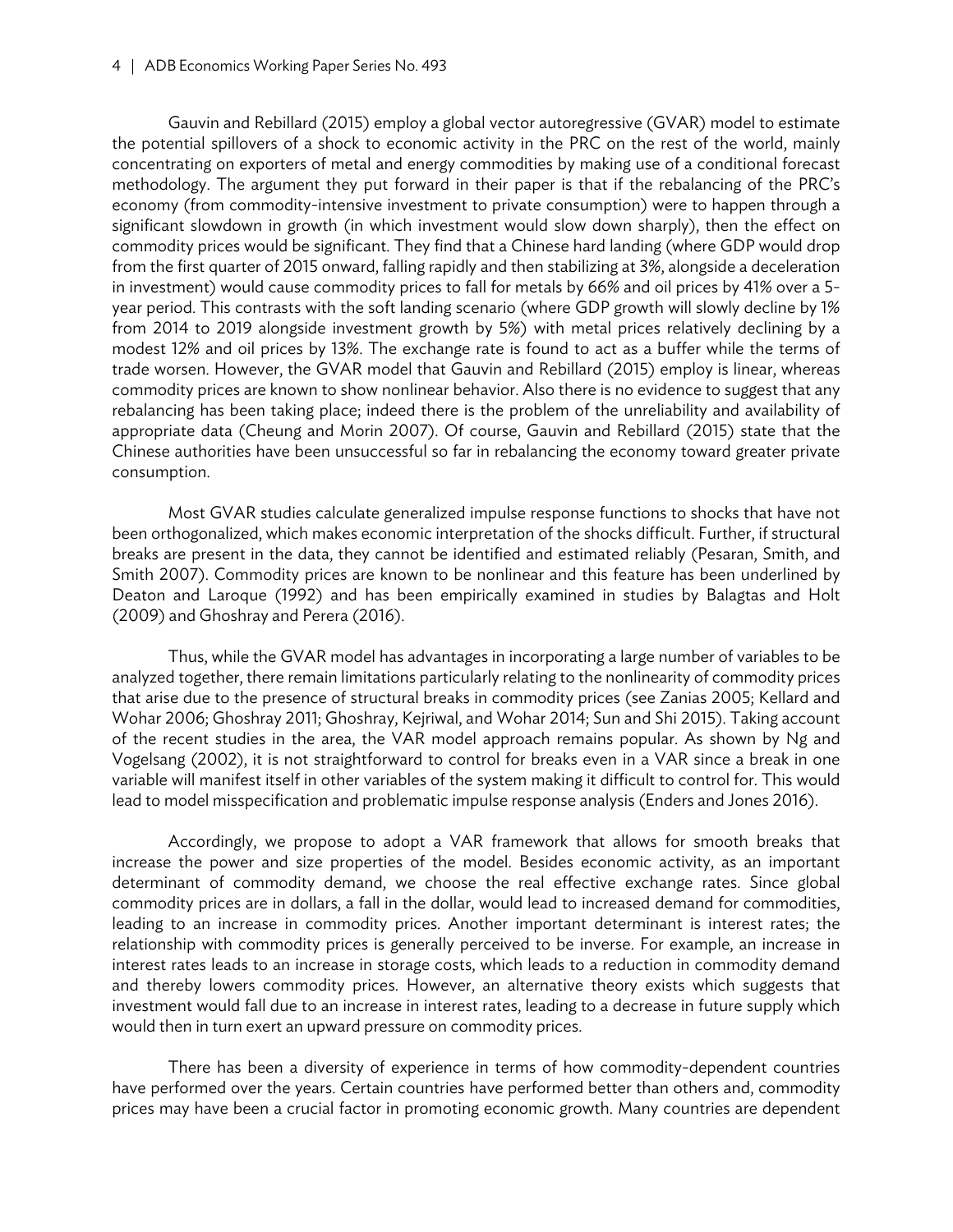on primary commodities as their main source of income, the mix of these commodities varies from country to country and some commodities are important to certain countries than others.

It has been argued that some developing countries have responded poorly to commodity price shocks thus exacerbating debt problems and have experienced very low rates of economic growth. This may have been a result of not being able to reap the gains from positive shocks and being unable to prevent large losses from negative shocks. For example, many governments (whose economies are dependent on primary commodity exports) responded to commodity price booms in the late 1970s by sharply expanding public expenditure for import-intensive public investment programs (Cashin, McDermott, and Pattillo 2004). Subsequently, when commodity prices declined steeply, these programs either had to be abandoned or financed with foreign borrowing. The distinction between commodity price increases and price decreases gains significance because of the fact that the income flow from export receipts that are used for investment projects are irreversible in general and hence an unexpected increase or decrease in commodity prices causes uncertainty that may amplify the effects of price decreases than increases causing an asymmetric response in economic growth (Kilian 2014).

Varangis et al. (2004) stress the importance of distinguishing between positive and negative shocks. They argue that the effect of external shocks on economic growth is asymmetric and the reason that positive shocks do not offset negative ones partly is because negative shocks have irreversible effects. When commodity prices experience a positive shock, this leads to increased foreign exchange earnings which may lead to an excessive appreciation of the real exchange rate. This makes other tradable sectors less competitive in global markets and, ultimately, can lead to a decline in their output, which is known as the Dutch disease. The upshot is that commodity prices can have a significant impact on economic growth in commodity-dependent countries and that one may expect the response to a positive shock in commodity prices to be different from a negative price shock. Deaton and Miller (1996) find in the short run that when commodity prices increase they have a positive impact on economic growth in African countries in comparison to a commodity price decrease. In contrast, Collier and Gunning (1999) find that windfalls from commodity price shocks do not necessarily translate into sustainable increases in income. Evidence for Sub-Saharan Africa (see Dehn 2000) points to possible asymmetry; where price booms are less likely to have a lasting effect on economic growth than price slumps because windfall profits associated with booms tend to be consumed rather than invested; whereas slumps may force farmers to disinvest. In a recent study however, Addison, Ghoshray, and Stamatogiannis (2016) do not find any evidence of asymmetric shocks for Sub-Saharan African countries.

Few studies so far have explicitly focused on the negative spillovers of a growth slowdown in the PRC. Ahuja and Nabar (2012) find that a 1 percentage point slowdown in investment in the PRC is associated with a reduction of global growth of just under one-tenth of a percentage point (the impact being about five times larger than in 2002), with regional supply chain economies (such as Taipei,China; the Republic of Korea; and Malaysia) and commodity exporters with relatively lessdiversified economies being the most vulnerable. For example, in response to a 1 percentage point slowdown in investment growth in the PRC, the estimated effect on Chile's growth (which has a large exposure to the PRC) is a reduction of close to two-fifths of a percentage point; whereas, commodity exporters such as Australia and Brazil with more diversified economies suffer relatively smaller declines in growth.

This study analyzes the asymmetric effect of commodity price shocks on the growth of industrial production of selected commodity-dependent Asian countries. Following the reasoning put forward earlier, we determine whether a positive commodity price shock has a larger effect than a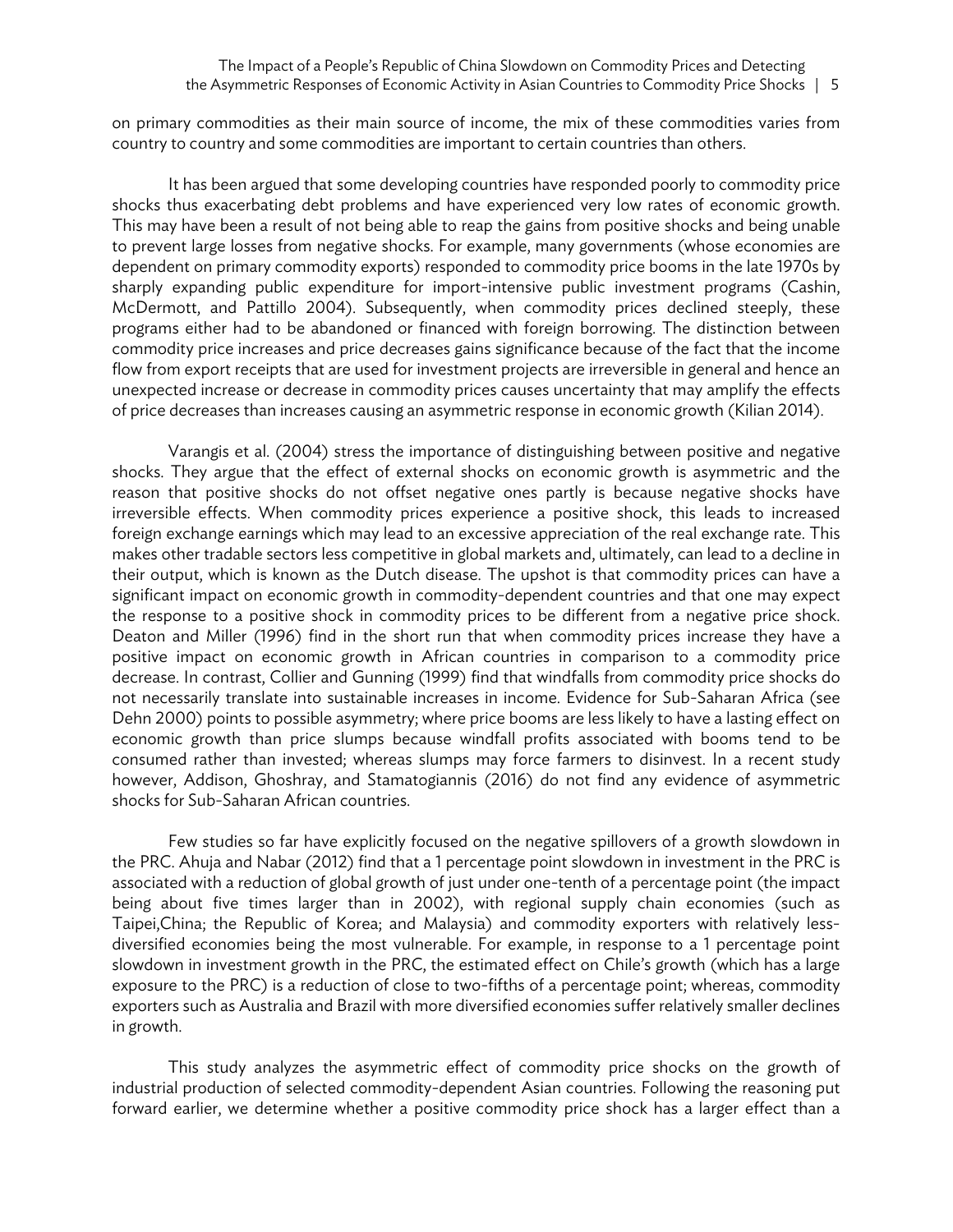negative commodity price shock. This approach has been employed on Sub-Saharan African countries (see, for example, Addison, Ghoshray, and Stamatogiannis 2016) but not on Asian countries that are dependent on commodities. To this end we adopt the procedure put forward by Kilian and Vigfusson (2011) that allows us to separately distinguish the response of economic growth to positive and negative price shocks.

Recent studies on external shocks and their impact on economic activity (such as Broda 2004; Raddatz 2007; Collier and Goderis 2012; Addison, Ghoshray, and Stamatogiannis 2016) have employed a panel VAR or panel error correction model approach. A major drawback of these studies is that the dynamics are common across cross-sectional units. This assumption is driven by the fact that with the limited time series data available, the country-specific dynamics cannot be estimated. However, Pesaran and Smith (1995) state that this assumption will likely result in obtaining estimates that underestimate (overestimate) short-run (long-run) impact of the shocks if the dynamics differ across countries. Juselius, Møller, and Tarp (2014) lend support to the argument that panel models require fairly strict assumptions. While Raddatz (2007) argues that this criticism can be mitigated by choosing countries that are relatively homogenous, we find our results from individual country evidence, confirms the heterogeneity of experience. Besides, the explanatory variables are likely to be heterogeneous. As a case in point, the dynamics of individual commodity prices which may be closely related (such as cocoa and coffee), have been found by recent studies (see Kellard and Wohar 2006, Ghoshray 2011) to exhibit dynamics that are widely different. These studies have recommended against using aggregate indices that constitute a group of commodities (such as metals, beverages, etc.) and have concluded that individual commodities should be modeled separately.

#### III. ECONOMETRIC MODEL

As described in the previous section, commodity prices have been characterized by broken trends and structural breaks and as such, the relationship between macroeconomic variables in a system that includes commodity prices is not straightforward. Addressing this problem Enders and Jones (2016) build on the VAR model by allowing for the Flexible Fourier Form to capture the multiple smooth shifts in the data that are likely to be present in the VAR model.

The literature on structural beaks identifies that two types of breaks may be present in the data; additive outliers (where the structural break is in the deterministic portion of the model) and innovational outliers (where the structural break is in the stochastic portion of the model), which makes the detection of a structural mean shift in the innovational model more difficult (see Ng and Vogelsang 2002). The consequences of ignoring the innovational and additive outliers in a VAR model have been clearly elucidated in Ng and Vogelsang (2002).

From an econometric methodological point of view, the key question is how to control for the number of breaks when the number of breaks and the form of such breaks are unknown. Enders and Lee (2012) employ a variant of the Flexible Fourier Form due to Gallant (1981) to control for structural breaks in a VAR. They consider a VAR where the deterministic part  $(d_t)$  of the equation for the variable  $(y_t)$  to be included in the VAR is given by:

$$
d_{it} = \delta_{i0} + \delta_{i1}d_{1t} + \delta_{i2}d_{2t} + \dots + \delta_{im}d_{mt}
$$
\n<sup>(1)</sup>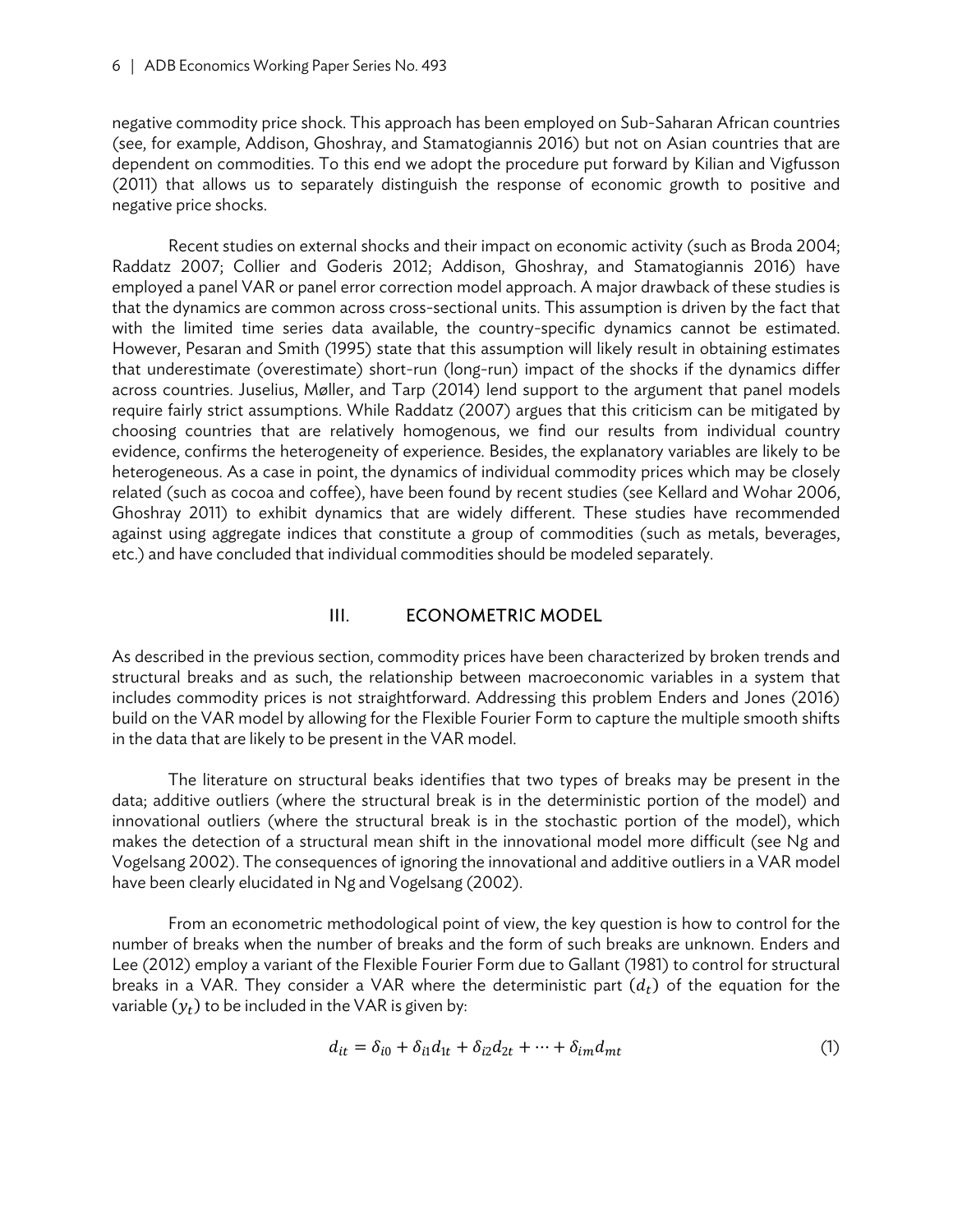where the  $d_{it}$  represents potentially smooth functions over time, the parameters  $\delta_{ij} (j = 1, 2, ..., m)$ indicated the magnitude of the effect of break  $j$  on variable  $i$ ; and  $m$  denotes the number of breaks in variable *i*.

If the breaks are sharp, then one could employ Heaviside Indicator Functions such that  $\delta_{jt} = 1$ , if  $t > t_i$  and  $\delta_{it} = 0$  otherwise. However, if the number of breaks is large and they tend to be smooth, then an alternative methodology is necessary that allows  $\delta_{it}$  to be a smooth function over time. To this end, Enders and Jones (2016) use a simplified version of the Flexible Fourier Form to represent the deterministic portion  $(d_t)$  of the variable  $(y_t)$  to be given by:

$$
d_{it} = a_{i0} + \sum_{k=1}^{n} a_{ik} sin(2\pi kt/T) + \sum_{k=1}^{n} a_{ik} cos(2\pi kt/T)
$$
 (2)

This formulation is particularly useful as a small number of low-frequency components from a Fourier approximation can capture the essential characteristics of a series containing structural breaks. This has been demonstrated in the recent studies put forward by Astill et al. (2015) and Rodrigues and Taylor (2012), among others. The key issue here is that the Flexible Fourier can mimic the nature of the breaks by being completely agnostic of the size, location, and number of the break dates. In a sense, the issue of controlling for the breaks is transformed into the choice of the appropriate frequencies to include into the model. As stated by Enders and Jones (2016), we set the frequency of the trigonometric components to be  $n \leq 3$ .

As a prelude to testing the VAR with Flexible Fourier, it is reasonable to test for stationarity of the data series included in the VAR model. To this end, Enders and Lee (2012) have put forward an appropriate Lagrange Multiplier (LM)-based unit root test that includes trigonometric components. This is carried out using the following steps:

First, estimate the following regression:

$$
\Delta y_t = a_0 + \sum_{k=1}^n a_k \sin(2\pi kt/T) + \sum_{k=1}^n b_k \cos(2\pi kt/T) + v_t
$$
\n(3)

Next, using the estimates from the above equation, the detrended series  $\tilde{S}_t$  is constructed by estimating the following regression;

$$
\tilde{S}_t = y_t - \hat{a}_0 t - \sum_{k=1}^n \hat{a}_k \sin(2\pi kt/T) + \sum_{k=1}^n \hat{b}_k \cos(2\pi kt/T) \tag{4}
$$

Finally, the unit root test is carried out by estimating the following regression:

$$
\Delta y_t = \phi \tilde{S}_t + d_0 + \sum_{k=1}^n d_{1i} \Delta \sin(2\pi kt/T) + \sum_{k=1}^n d_{2i} \Delta \cos(2\pi kt/T) + \varepsilon_t
$$
 (5)

A completely agnostic approach to the problem of detecting breaks is to select  $k$  using purely statistical means. We use a grid-search method such that the value  $k = \hat{k}$  minimizes the sum of squared residuals from (5). Specifically, for each integer value of k in the interval  $1 \le k \le k_{max}$  we estimate (5) and select  $k$  from the regression yielding the best fit. We suggest using the integer values 1 through 5 since low frequencies are associated with breaks. As established in Becker, Enders, and Hurn (2004), the presence of high-frequency components could be due to various forms of stochastic parameter instability.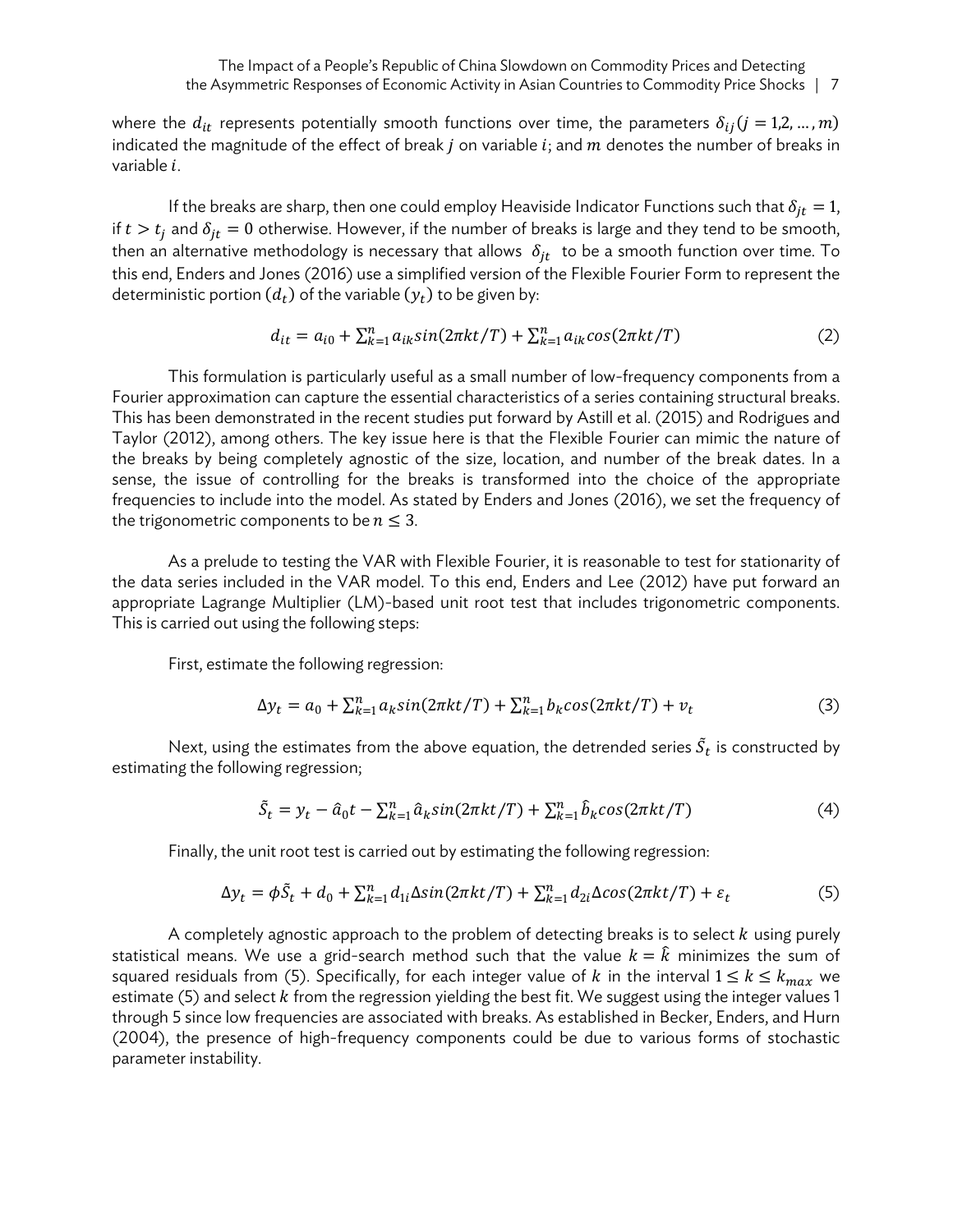The null hypothesis of interest is  $H_0$ : ( $\phi = 0$ ). If the null is rejected, we can conclude that the data series is stationary. In the case of serially correlated errors, the equation is augmented by adding lagged values of  $\Delta \tilde{S}_t.$ 

The choice of variables in this study is stacked in a vector  $\mathbf{z'}_t = [IPCH_t, REER_t, IR_{t}, PCOM_t, ]$ where IPCH<sub>t</sub> denotes the industrial production growth of the PRC,  $PCOM_t$  is the price of the primary commodity,  $REER_t$  is the real exchange rate, and  $IR_t$  is the interest rate. The lag length  $l$  was chosen according to the Akaike Information Criterion (AIC). The linear VAR would take the following form:

$$
\mathbf{z}_t = \mathbf{A}_0 + \sum_{i=1}^l \mathbf{A}_i \mathbf{z}_{t-i} + \mathbf{e}_t \tag{6}
$$

where  $A_0$  is a 5  $\times$  1 vector of intercepts,  $A_i$  is a 5  $\times$  5 coefficient matrix, while  $e_t$  is a 5  $\times$  1 vector of error terms. The error vector is ordered with industrial production growth of the PRC causally prior to exchange rates, interest rates, and commodity prices, which is similar to the study by Roache (2012).

In the case of the Flexible Fourier Form, the VAR model is estimated as:

$$
\mathbf{z}_t = \mathbf{A}_0(t) + \sum_{i=1}^l \mathbf{A}_i \mathbf{z}_{t-i} + \mathbf{e}_t
$$
  

$$
\mathbf{A}_0(t) = [\delta_1(t), \delta_2(t), \delta_3(t), \delta_4(t), \delta_5(t)]'
$$
 (7)

and each intercept  $\delta_i(t)$  depends on the *n* Fourier frequencies such that:

$$
\delta_i(t) = a_i + b_i t + \sum_{k=1}^n a_{ik} \sin(2\pi kt/T) + \sum_{k=1}^n a_{ik} \cos(2\pi kt/T)
$$
 (8)

The VAR model with Fourier frequencies is estimated beginning with a trigonometric frequency set equal to 3. This model has good size and power properties when testing for smooth structural change in a VAR. Ignored structural breaks in a VAR result in a misspecified model. We carry out a model selection test using the AIC to determine model performance.

In the second part of the study, to analyze the effects of commodity price shocks on economic activity in developing Asian countries, we make use of a structural dynamic model that allows for asymmetric responses to be detected.

The two variables denoted by  $y_t$  and  $x_t$ , are the variables of interest, being industrial production growth and commodity prices respectively.

In the following dynamic model, we have a symmetric data generating process in which the responses of  $y_t$  to positive and negative values of  $x_t$  are the same.

$$
\Delta x_t = b_{10} + \sum_{\substack{i=1 \ p}}^p b_{11,i} \Delta x_{t-i} + \sum_{\substack{i=1 \ p}}^p b_{12,i} \Delta y_{t-i} + \varepsilon_{1,t}
$$
  

$$
\Delta y_t = b_{20} + \sum_{i=0}^p b_{21,i} \Delta x_{t-i} + \sum_{i=1}^p b_{22,i} \Delta y_{t-i} + \varepsilon_{2,t}
$$
 (9)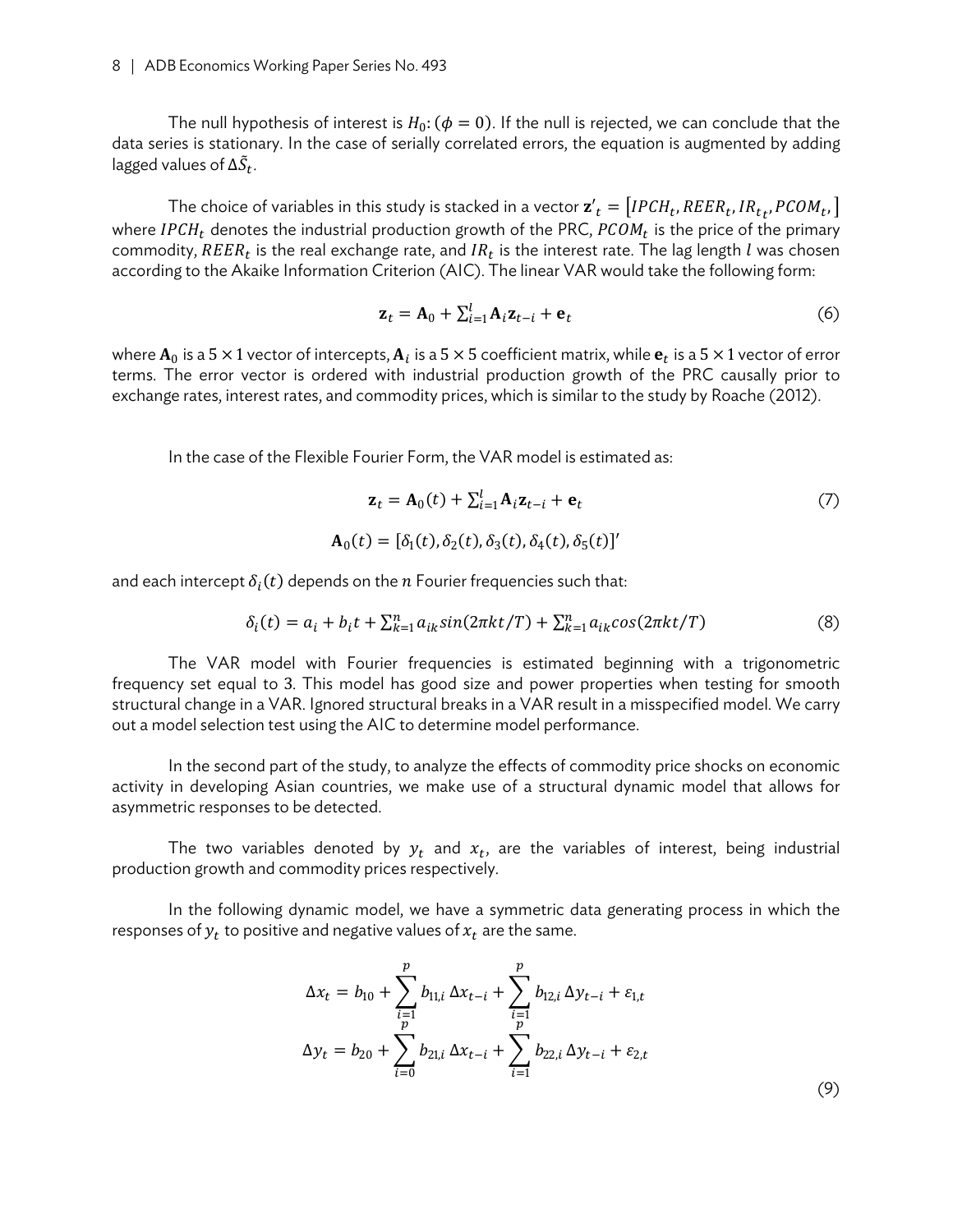where  $\Delta y_t$  and  $\Delta x_t$  denote the differenced log variables thereby interpreting the variables as economic growth and commodity price changes, respectively. The error terms  $\varepsilon_{1,t}$  and  $\varepsilon_{2,t}$ , are white noise processes, determined by the appropriate lag length selection of the VAR chosen according to the Schwartz Information Criterion (SIC).

However, if we wish to estimate a censored structural dynamic regression model, so that we allow for only positive values of  $x_t$  (denoted by  $x_t^{\pm}$  ) in the second equation of (1); then as the datagenerating process may be symmetric, neglecting the negative values of  $x_t$  would make the regression invalid and the effects of positive values of  $x_t$  (denoted by  $x_t^{\pm}$  ) on  $y_t$  will be overestimated (see Kilian and Vigfusson 2011).

The structural nonlinear dynamic model proposed by Kilian and Vigfusson (2011) can produce consistent estimators of coefficients regardless of whether the data-generating process is symmetric or asymmetric. The model allows both positive and negative price shocks to affect the economy (but to different magnitudes). We make use of a measure of price shocks, in which price increases and decreases are treated separately in the regression.

The asymmetric model due to Kilian and Vigfusson (2011) is to employ a transformation of commodity price as given by the nonlinear dynamic model below:

$$
\Delta x_t = b_{10} + \sum_{i=1}^p b_{11,i} \Delta x_{t-i} + \sum_{i=1}^p b_{12,i} \Delta y_{t-i} + \varepsilon_{1,t}
$$
  

$$
\Delta y_t = b_{20} + \sum_{i=0}^p b_{21,i} \Delta x_{t-i} + \sum_{i=1}^p b_{22,i} \Delta y_{t-i} + \sum_{i=0}^p g_{21,i} \Delta x_{t-i}^+ + \varepsilon_{2,t}
$$
(10)

Following the line of reasoning proposed by Mork (1989), we adopt a nonlinear model of commodity prices where the following auxiliary variable is constructed:

$$
\Delta x_t^+ = max[0, \Delta x_t]
$$

In this case, the model allows us to separate commodity price increases from commodity price decreases, therefore allowing a test for symmetry of prices on economic growth. The first equation of (2) is identical to the first equation of (1); but the second equation in (2) includes  $x_t$  and  $x_t^+$  and as such, allows for commodity price increases to marginally affect economic growth differently from price decreases.

The key advantage of equation (2) or (3) is that the dynamic responses are consistently estimated being completely agnostic to the nature of the data-generating process (Kilian and Vigfusson 2009). If commodity price increases and decreases received exactly the same weight in regressions of per capita economic growth, it would imply that the dynamic responses of per capita income growth to such commodity price shocks are symmetric. Following the traditional approach of testing for asymmetry to positive and negative shocks due to Mork (1989), we can test for symmetry in the framework of (2) by the following hypothesis:

$$
H_0: (g_{21,1} = g_{21,2} = \cdots g_{21,p} = 0)
$$
\n(11)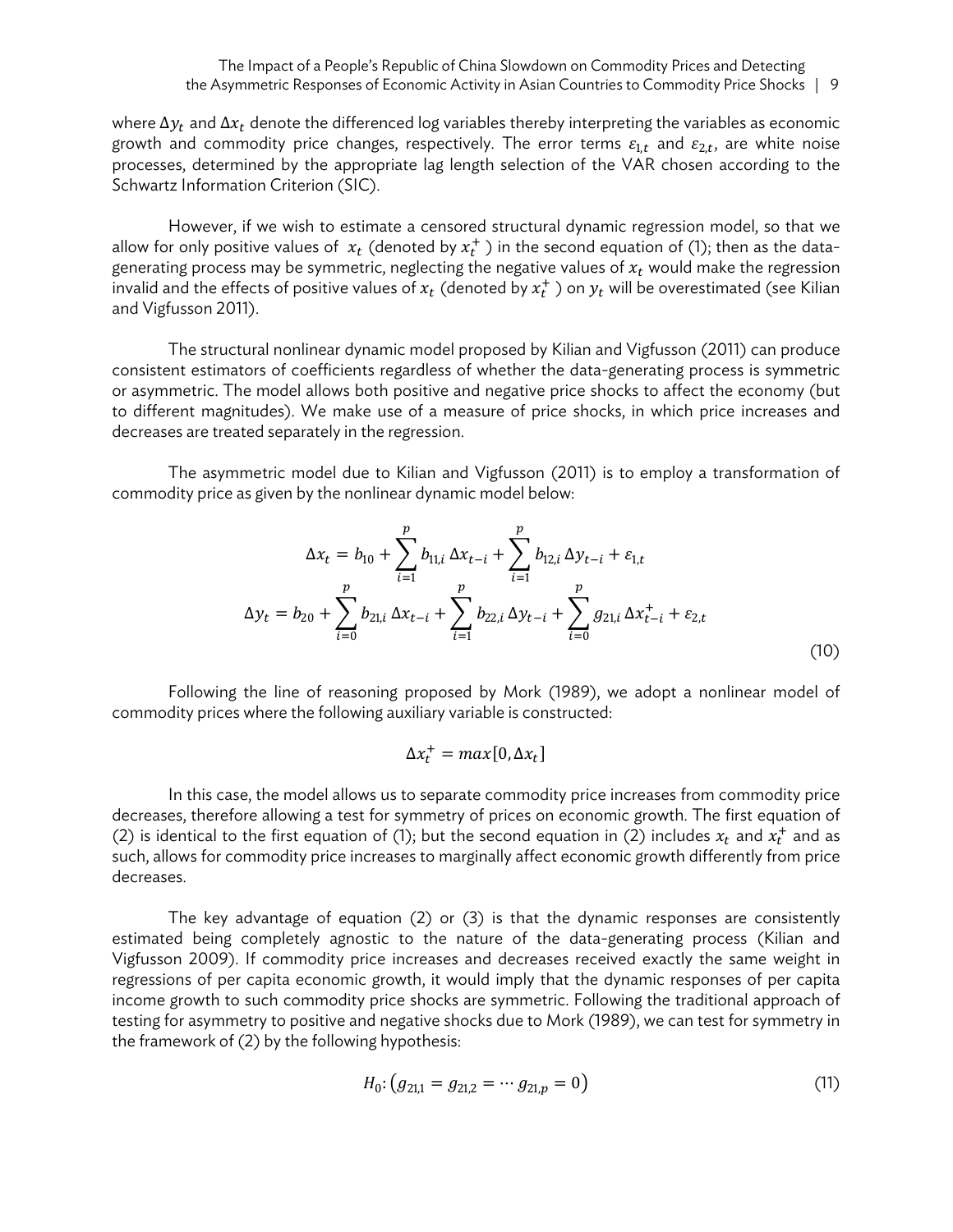The hypothesis test given by (3) can be conducted by means of a Wald test with an asymptotic chi-squared distribution. Kilian and Vigfusson (2011) note that the test due to Mork (1989) excludes the contemporaneous regressor and put forward a modified version of the model by Mork (1989), which involves testing the following null hypothesis:

$$
H_0: (g_{21,0} = g_{21,1} = g_{21,2} = \cdots g_{21,p} = 0)
$$
\n(12)

Kilian and Vigfusson (2011) note that the modified version of Mork's model may have higher power and we choose to employ this test in our subsequent analysis.

To understand why all these factors matter, consider feeding equation (10) with a very large positive shock. For a given commodity price variable  $x_t$ , it is very likely that  $\Delta x_t$  will be positive and that  $x_T^{\pm}$  will be different from zero, affecting economic growth through the coefficient  $g_{21,0}$ . Alternatively, the smaller the size of the shock, the higher the probability that the term  $x_T^+$  will be zero, resulting in a more muted response of  $y_t$ .

We compute the impulse responses as documented by Kilian and Vigfusson (2011). We first estimate the unrestricted structural dynamic model as given by (10) and calculate the unconditional impulse responses to both positive and negative shocks. We then construct a Wald test where the null hypothesis is of symmetric responses to positive and negative shocks. Choosing a time horizon  $H$ , the null hypothesis is set up as:

$$
I_y^h(\delta) + I_y^h(-\delta) = 0 \text{ for } h = 0, 1, 2, \dots, H.
$$
 (13)

The Wald test has an asymptotic  $\chi^2_{H+1}$  distribution assuming that the parameter estimates in (10) are asymptotic normal. The magnitude of the shock is given by  $\delta$ . To carry out this test, an estimate of the variance of  $I_y^h(\delta) + I_y^h(-\delta) = 0$  is required, which is obtained using a bootstrap simulation (see Kilian and Vigfusson 2011 for details).

### IV. DATA AND EMPIRICAL RESULTS

For the first part of the analysis, the data consists of growth of industrial production of the PRC from CEIC Data Company; commodity prices which include, aluminium, copper, iron, gas, coal, oil, tin, and zinc collected from the IMF International Financial Statistics via Haver Analytics; Real Effective Exchange Rate Index: Based on Consumer Price Index, 2010 = 100 from the CEIC Data Company; and the US Federal Funds interest rate and the US consumer price index sourced from the Haver Analytics and Federal Reserve Bank of St. Louis. The frequency of the data is monthly, and the span of the data is from January 2000 to June 2015.

For the second part, the data includes industrial production of, Azerbaijan, Kazakhstan, Indonesia, Malaysia, and Mongolia. The countries are selected on the basis that these countries are dependent on commodities as a major source of income and primarily export to the PRC (see Appendix Table A.2 for details). The data is seasonally adjusted and the source is the CEIC Data Company. Commodity price data is as described above.

Before estimating the VAR with Flexible Fourier, it is reasonable to test for stationarity of the data series included in the VAR model. Further, we have also emphasized the importance of structural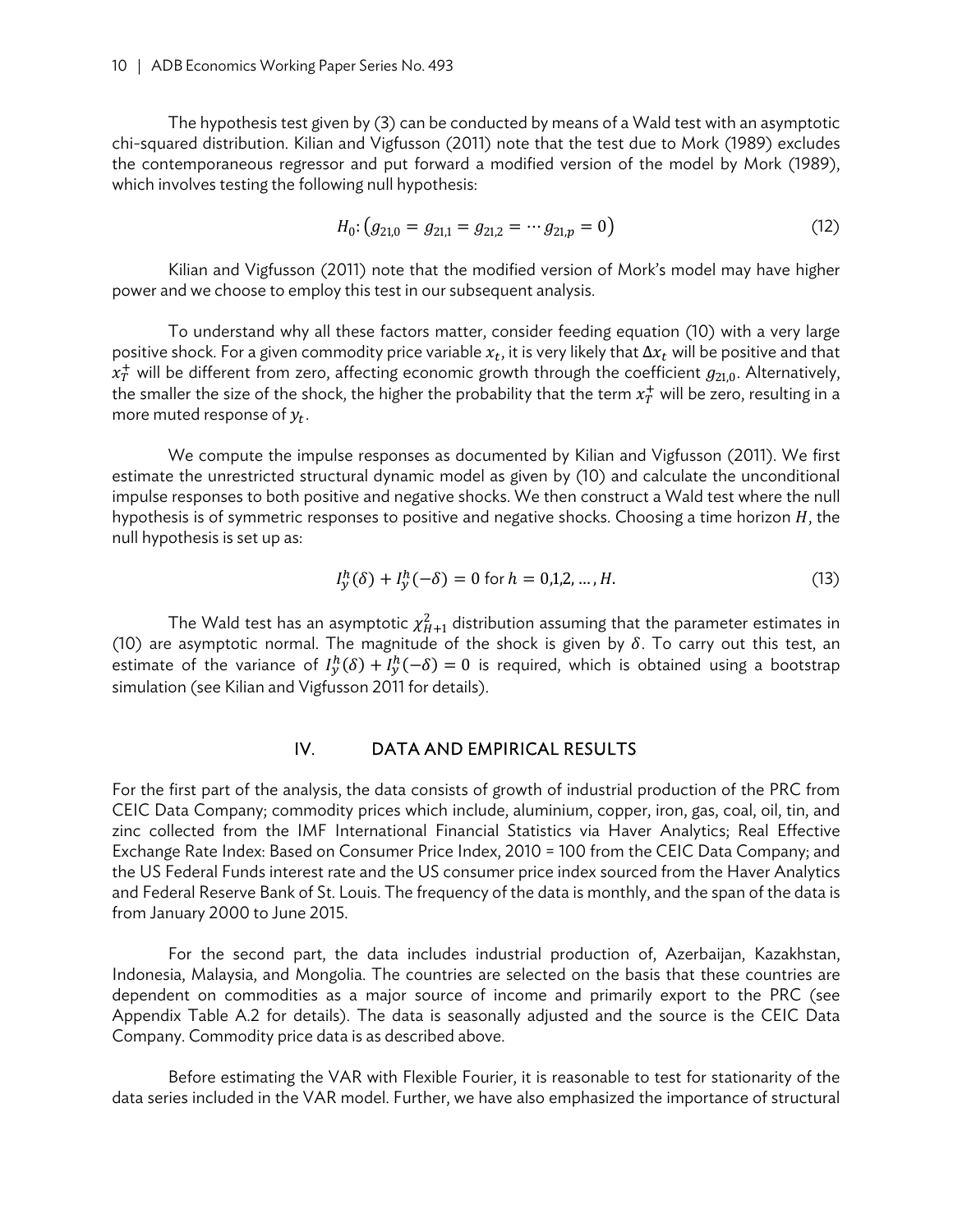breaks in commodity prices (see Appendix Table A.3). Accordingly, we conduct the unit root tests that allow for Flexible Fourier Form. To this end, Enders and Lee (2012) have put forward an appropriate LM-based unit root test that includes trigonometric components. The results are contained in Table 1.

| Commodity               | k | $LM_{\tau}$ | Lag |
|-------------------------|---|-------------|-----|
| Aluminium               |   | $-5.43*$    |     |
| Coal                    |   | $-5.03*$    |     |
| Copper                  |   | $-4.90*$    |     |
| Iron                    |   | $-4.77*$    |     |
| Gas                     |   | $-5.26*$    |     |
| Nickel                  |   | $-2.74$     |     |
| Oil                     |   | $-5.72*$    |     |
| Tin                     |   | $-3.95*$    |     |
| Zinc                    |   | $-4.05*$    | 10  |
| Macroeconomic variables |   |             |     |
| Real exchange rate      |   | $-3.61*$    |     |
| Interest rate           |   | $-6.24*$    | 10  |

#### Table 1: Unit Root Tests with Flexible Fourier

Notes: \* denotes significance at the 10% level. Lag length selected according to the general to specific methodology. *k* denotes the frequency.

Source: Authors' estimates.

As described by Enders and Lee (2012), we follow the grid-search method such that the value  $k = \hat{k}$  minimizes the sum of squared residuals from (5). This is listed in the first column of results in Table 1. The lag length given in the last column is chosen according to the general to specific methodology as suggested by Enders and Lee (2012). The LM test statistic with respect to the null hypothesis of interest, that is,  $H_0$ :  $(\phi = 0)$  is contained in the middle column of results in Table 1. The results of the test statistics show that we can reject the null hypothesis for all variables except the commodity nickel. This implies that for all the variables included in the study we find that apart from the commodity nickel, we can conclude that the variables are stationary. This result is not surprising, as we know that the power of a unit root test is low in the presence of structural breaks in the economic time series (Perron 1989).

It is well known that commodity prices are characterized by structural breaks. An extant literature exists that have found commodity prices to be plagued by structural breaks. Some of the studies include Zivot and Andrews (1992); Zanias (2005); Kellard and Wohar (2006); Harvey, Leybourne, and Taylor (2010); Ghoshray (2011); Ghoshray, Kejriwal, and Wohar (2014); Sun and Shi (2015). We test for structural break in commodity prices used in this study and find that all commodity prices are found to contain two structural breaks. The results of the structural break test due to Bai and Perron (2003) and graphs demarcating the structural break points and corresponding regimes that demarcate the breaks are contained in Appendix Table A.3 and the appendix figure.

The key point is that the Flexible Fourier Form can mimic the nature of the breaks, by being agnostic of the number of breaks, the break dates, and the size of the breaks. Rather than controlling for the breaks, we choose the appropriate frequencies in the model and Enders and Jones (2016) show that it is possible to mimic the breaks with a small number of low-frequency trigonometric components. The approximations of possible break dates are shown in the data of commodity prices in the figure below.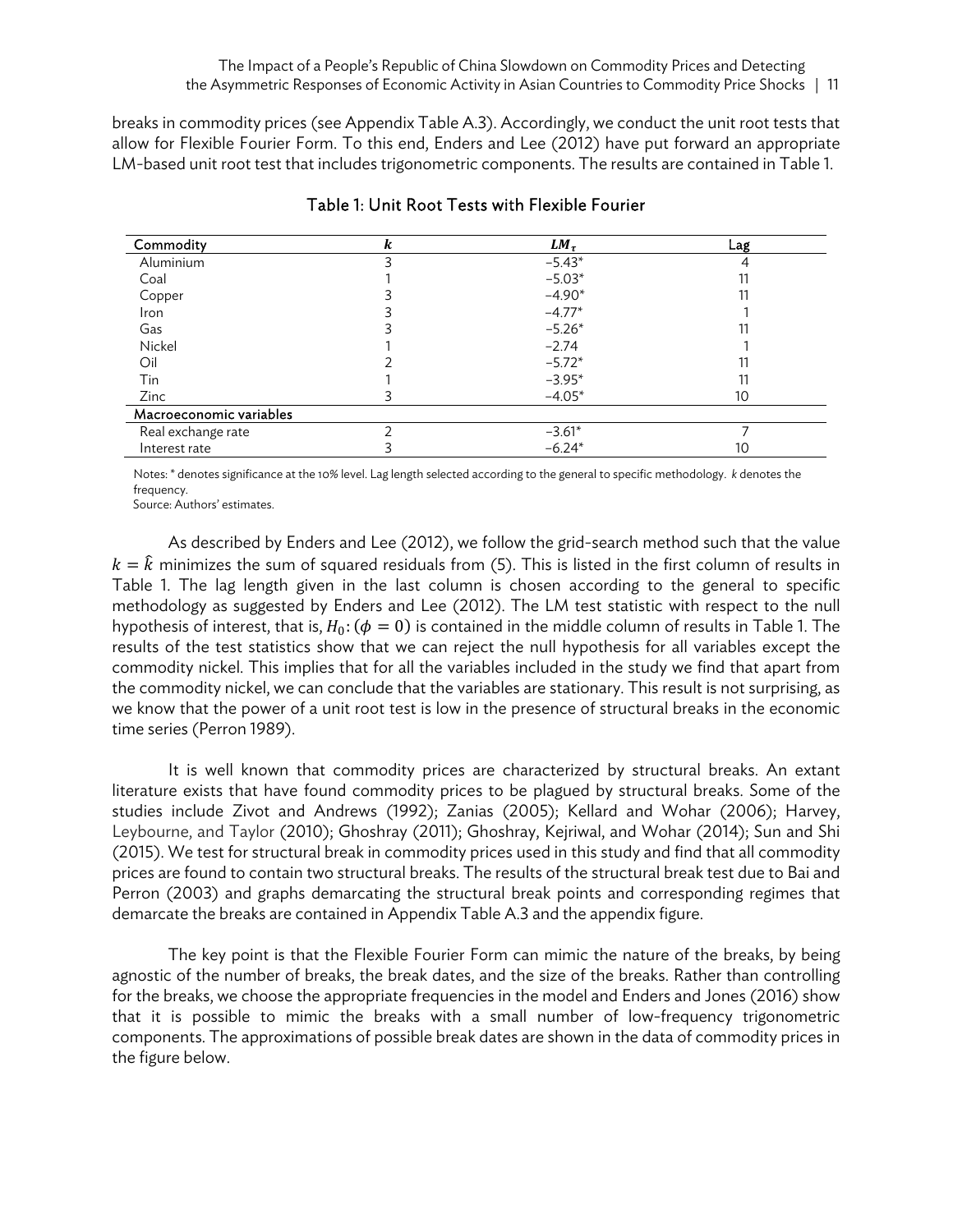

Prior to conducting an analysis using a VAR with Flexible Fourier Form, we check how this type of VAR model compares with the linear VAR model. Using a model selection criterion (AIC) we find that for all the cases, the Flexible Fourier Form VAR model outperforms the linear VAR, which motivates this methodology. The results of this model selection criterion are given in Table 2.

### Table 2: Model Selection

|           | Linear     | <b>Flexible Fourier Form</b> |
|-----------|------------|------------------------------|
| Aluminium | $-1,312.7$ | $-1,414.5$                   |
| Coal      | $-1,211.2$ | $-1,296.4$                   |
| Copper    | $-1,214,4$ | $-1,298.7$                   |
| Iron      | $-1,020.5$ | $-1,116.1$                   |
| Gas       | $-1,201.3$ | $-1,286.1$                   |
| Oil       | $-1,085.6$ | $-1,176.1$                   |
| Tin       | $-1,230.1$ | $-1,299.4$                   |
| Zinc      | $-1,281.3$ | $-1.371.4$                   |

Source: Authors' estimates.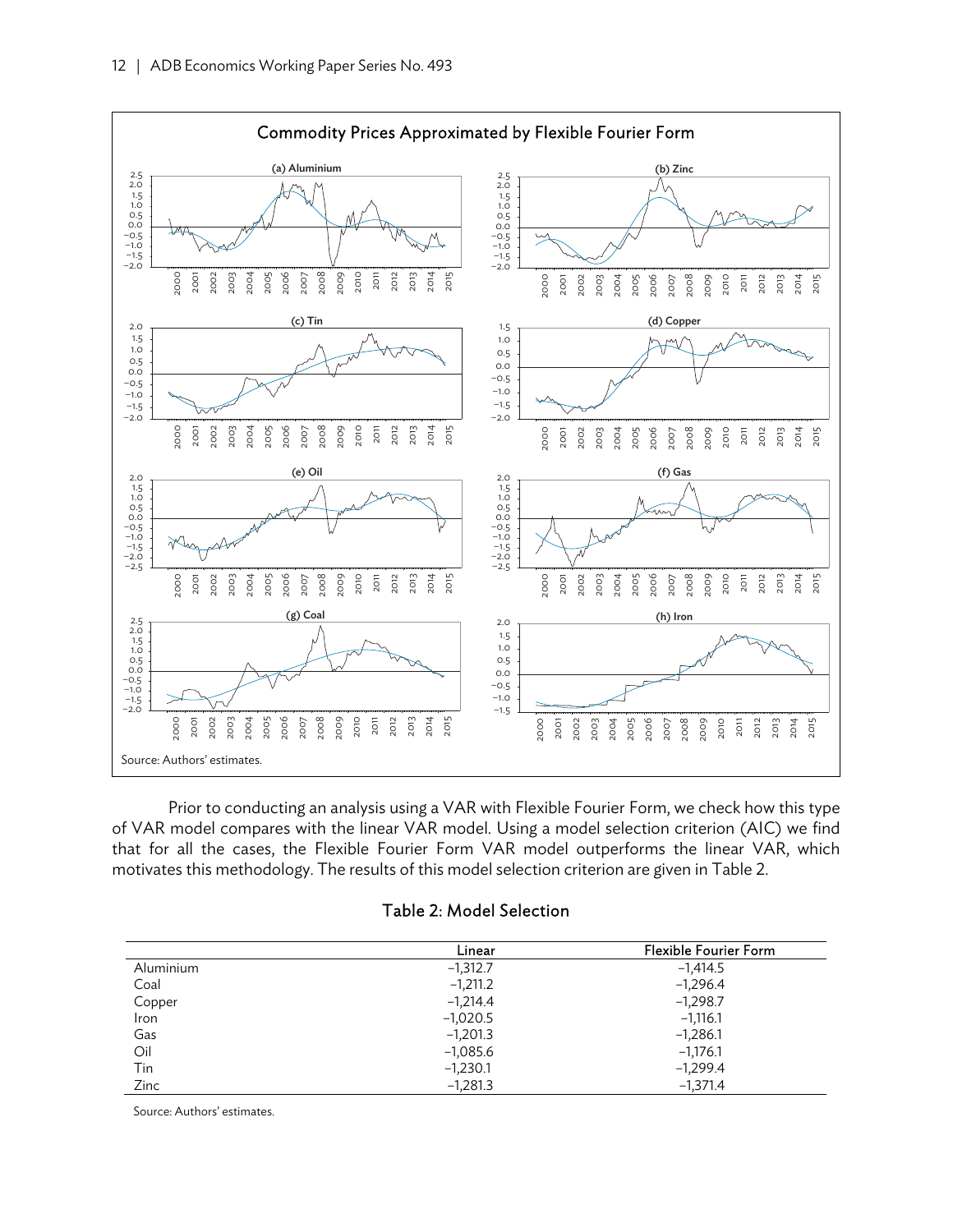### A. Impact of a Shock to the People's Republic of China Activity on Commodity Prices

Table 3 lists the cumulative response of a shock to real activity in the PRC and its effects on commodity prices. The effect of a 1 percentage point decline in growth rate of industrial production has a significant effect on the prices of most metals. For copper, we find that the initial impact of the shock in the first quarter lowers price by 4.2%. By the second quarter, the accumulated response of the shock depresses copper prices to about 7%. Following into the third and fourth quarters, while the effect of the shock lowers prices even further, the responses are no longer significant. A higher effect is found for other metals such as aluminium and tin. In the first three quarters, we find that the responses to a shock to real activity in the PRC is significant, lowering prices cumulatively by 11.9% and 20.8% for aluminium and tin, respectively. After the third quarter, the responses become insignificant. In the case of iron, the magnitude of the responses is much smaller from the first quarter to the third quarters, bringing prices down by 4.5% cumulatively. Whereas in the case of zinc, the response is small and significant in magnitude in the first quarter, and becomes insignificant in the subsequent quarters.

In the case of energy commodities, we find that a relatively higher response is obtained for coal where following a 1 percentage point decrease in industrial production growth, prices drop cumulatively to 11.5% in three quarters. For oil and natural gas, the responses are smaller—7% for oil and 4.4% for gas over three quarters. The cumulative response in the fourth quarter for oil, natural gas and coal become insignificant.

The sustained decline in commodity prices due to a negative shock in real activity in the PRC is not surprising as we would expect the shocks to be persistent given the nature of commodity prices. While accounting for Flexible Fourier Form, we find that the prices are stationary which follows economic theory (Deaton and Laroque 2003, Wang and Tomek 2007; however, in empirical studies, it is widely accepted that commodity prices tend to be highly persistent. As a result, a shock in commodity prices is expected to dissipate; however, the rate of decline is expected to be slow. In the case of copper, oil, and zinc the magnitude of these results are somewhat similar to Roache and Roussett (2015).

The large declines that are produced from the impulse response function analysis, particularly for metals seem to reflect the recent price declines that have been seen since the slowdown of the PRC's economy. Our results suggest the steep decline in commodity prices as a result of the slowdown in the PRC, is likely to continue in the first three quarters after the shock, but the effect of the shock is expected to dissipate over time.

| Horizon        | Aluminium  | Copper    | Iron      | <b>Zinc</b> | Tin        | Oil       | Gas       | Coal       |
|----------------|------------|-----------|-----------|-------------|------------|-----------|-----------|------------|
| First quarter  | $-5.969*$  | $-4.200*$ | $-2.546*$ | $-2.563*$   | $-9.379*$  | $-3.270*$ | $-1.942$  | $-4.152$   |
| Second quarter | $-9.962*$  | $-6.985*$ | $-3.885*$ | $-4.115$    | $-16.710*$ | $-5.980*$ | $-3490*$  | $-8.429*$  |
| Third quarter  | $-11.860*$ | $-7.441$  | $-4.461*$ | $-3.271$    | $-20.780*$ | $-7.004*$ | $-4.390*$ | $-11.450*$ |
| Fourth guarter | $-12.377$  | $-6.685$  | $-4.586$  | $-1.542$    | $-22.141$  | $-6.909$  | $-4.675$  | $-12.841$  |

### Table 3: Impulse Response Function of a Shock to the PRC's Industrial Production

PRC = People's Republic of China.

Note: \* denotes significance at the 10% level.

Source: Authors' estimates.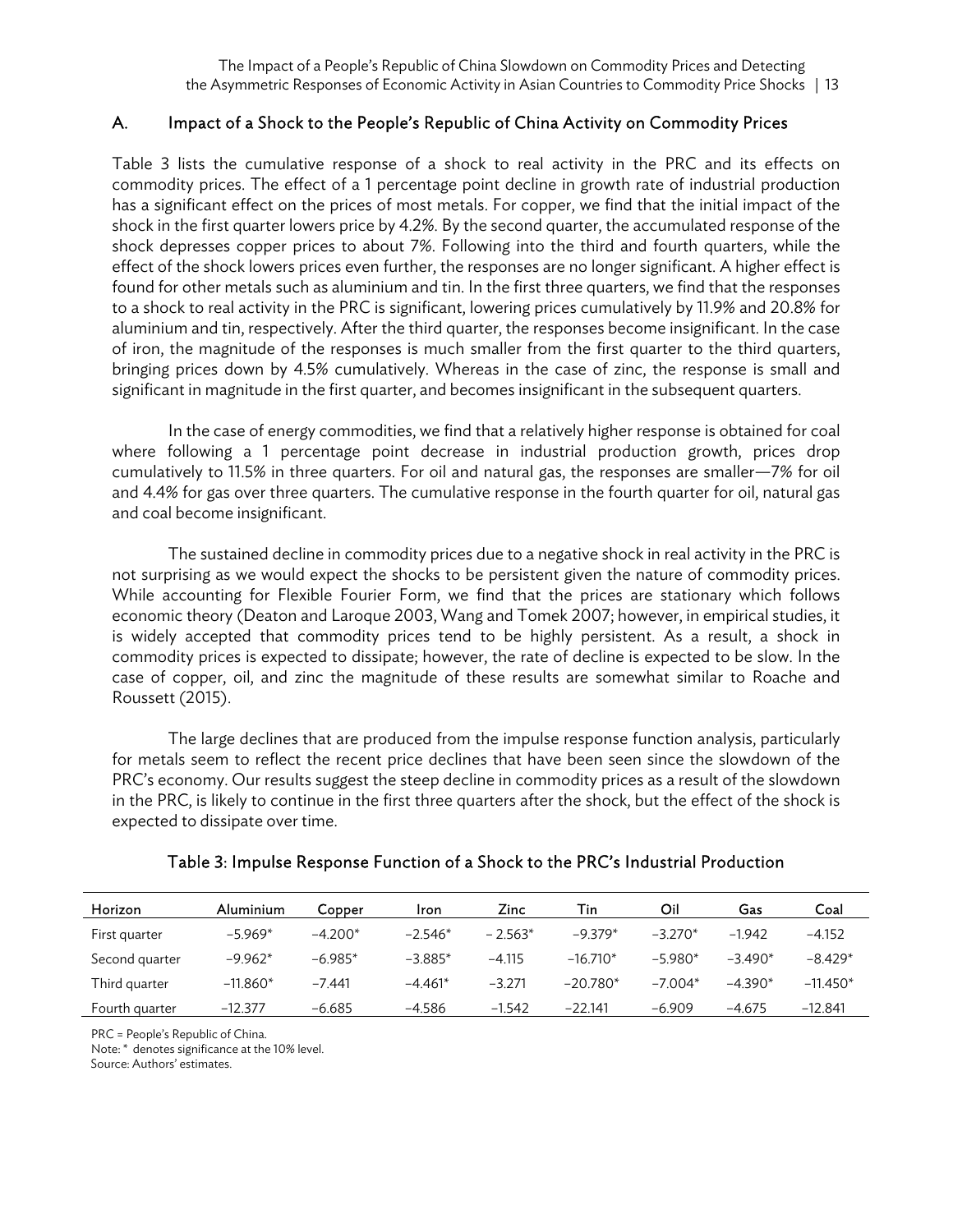## B. Impact of a Shock to Exchange Rate and Interest Rate on Commodity Prices

Tables 4 and 5 show the effect of monetary policy related variables, being US dollar real exchange rate, and the average monthly Federal Funds effective interest rate on commodity prices. Various studies including those of Frankel (2008) and Frankel and Rose (2009) have emphasized about the effect of US monetary policy on commodity prices.

The findings in Table 4 show that a one-time 1% appreciation in the US dollar real exchange rate leads to lower commodity prices in most cases. This is expected, since global commodity prices are priced in dollars, a fall in the dollar, would lead to increased demand for commodities, leading to increase in commodity prices. However, the response of commodity prices to a shock in exchange rates is not always significant over the horizon chosen. For example, for natural gas, we find the responses to be significant for all the quarters, and the effect of the shocks increases significantly in magnitude over the quarters. For coal, the shocks last for three quarters with a cumulated response of 22.53%, while for oil, the shocks last for two quarters with a cumulative response of 7.38%. For all the three energy commodities, the effect of a 1 percentage point increase in the US dollar real exchange rate leads to lower energy prices. In the case of metals, we find that aluminium, copper, and tin prices fall by marginal amounts in the first quarter in response to a real effective exchange rate shock but the effect of the shock dies out for these metals after the second quarter. In the case of iron is a significant response to the shock for the first three quarters. In the case of zinc we obtain a negative response as expected in the first quarter but subsequently obtain a cumulated response in the third and fourth quarters which are contrary to a priori expectations. The results for oil and aluminium are similar to those found by Roache (2012), while the magnitude is relatively smaller for copper and tin.

## Table 4: Impulse Response Function of a Shock to Exchange Rate

| Horizon        | Aluminium | Copper   | Iron     | Zinc     | Tin      | Oil      | Gas       | Coal      |
|----------------|-----------|----------|----------|----------|----------|----------|-----------|-----------|
| First quarter  | $-1.33*$  | $-1.22*$ | $-1.02*$ | $-1.40*$ | $-0.18*$ | $-2.27*$ | $-197*$   | $-2.39*$  |
| Second quarter | $-6.00*$  | $-4.59*$ | $-3.89*$ | 0.23     | $-2.38*$ | $-7.38*$ | $-8.33*$  | $-12.34*$ |
| Third quarter  | $-8.42$   | $-4.17$  | $-6.82*$ | $8.22*$  | $-2.48$  | $-11.14$ | $-16.06*$ | $-22.53*$ |
| Fourth quarter | $-7.61$   | $-0.84*$ | $-894$   | $17.85*$ | $-0.33$  | $-12.55$ | $-22.84*$ | $-28.64$  |

Note: \* denotes significance at the 10% level.

Source: Authors' estimates.

## Table 5: Impulse Response Function of a Shock to Interest Rate

| Horizon        | Aluminium | Coal   | Copper      | Iron      | Gas       | Oil      | $T_{\rm in}$ | Zinc     |
|----------------|-----------|--------|-------------|-----------|-----------|----------|--------------|----------|
| First guarter  | 0.003     | 0.010  | 0.021       | $-0.0003$ | $-0.016*$ | 0.051    | $0.021*$     | 0.032    |
| Second quarter | 0.088*    | 0.136* | $0.163*$    | 0.018     | $-0.034$  | $0.217*$ | $0.169*$     | $0.144*$ |
| Third quarter  | $0.205*$  | 0.326* | $0.317^{*}$ | 0.053     | $-0.020$  | $0.402*$ | $0.373*$     | 0.247    |
| Fourth quarter | 0.282*    | 0.478* | 0.391       | በ በ94     | $-0.024$  | $0.562*$ | $0.527*$     | 0.297    |

Note: \* denotes significance at the 10% level.

Source: Authors' estimates.

Table 5 shows the response of commodity prices to a one-time 100 basis point increase in the average monthly real Federal Funds effective interest rate. While Roache (2012) postulates that we should expect this to lead to lower commodity prices, there have been arguments put forward that the effect of interest rate shocks could be ambiguous. In the case of energy commodities, coal and oil show a delayed response to a shock, while the impact of a shock is felt by gas prices in the first quarter. While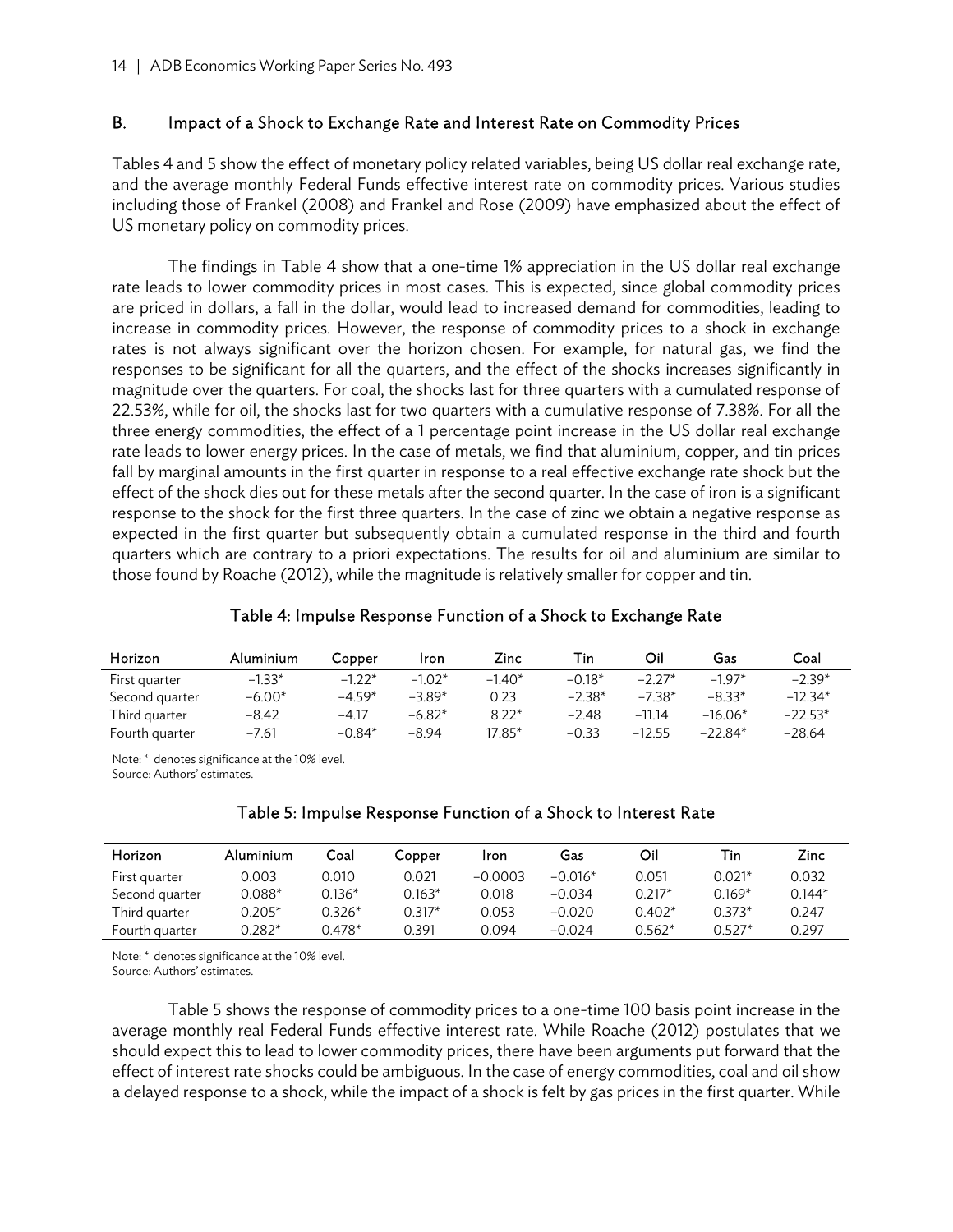the effect of gas is negative, for oil and coal, it is positive. However, the magnitude of the response to the shock is very small. In the case of metals, we find small responses to a shock in interest rates. For aluminium, the response is significant from the second quarter, and for copper, it is the second and third quarters only; whereas for tin, the initial impact of the response is felt in the first quarter and continues until the fourth quarter. For iron, there is no significant response.

The upshot from these results is that in general, the impact and responses of commodity prices to a shock in economic activity in the PRC are mixed. While there seems to be considerable evidence that a shock to the PRC causes a significant response for all commodity prices, the impact on most metals and on coal is higher than on oil and natural gas. The response of commodity prices due to a shock in interest rates is much smaller and in some cases, insignificant at least over selected quarters of the horizon period. The response of commodity prices to a shock in real exchange rates is relatively higher for energy prices in comparison to metal prices, with zinc being an outlier.

The analysis of the PRC economic activity on commodity prices was further evaluated by testing whether commodity prices respond asymmetrically to an increase or a decrease in the PRC's economic growth in a structural nonlinear dynamic model. The results of the analysis (see Appendix Table A.4) show that there is no such evidence.

## C. Asymmetric Impact of a Shock to Commodity Prices on Economic Growth

Following on from the discussion earlier about the possibility of economic growth in selected Asian countries that are commodity dependent and export a bulk of the commodities to the PRC, to respond asymmetrically to commodity price shock increases and decreases, we employ the impulse response function analysis and compute the 1 and 2 standard deviation exogenous shocks to the structural model given by (2). However, as noted by Kilian and Vigfusson (2011), these models are subject to sampling uncertainty and as a consequence, it is important to proceed to test for symmetry using a hypothesis test. Accordingly, we construct a Wald test where the null hypothesis is of symmetric responses to positive and negative shocks. This test is conducted first to ascertain whether the response of economic growth to positive as opposed to negative commodity price shocks is asymmetric. The results of the test for all the variables (countries and commodity price pairs) considered in this model are tabulated in Table 6 below.

We tabulate the p-values of the test of the null hypothesis  $H_0: I_y^h(\delta) = I_y^h(-\delta)$ , which is the test for symmetric responses to a small shock (measured by 1 standard deviation) or a large shock (measured by 2 standard deviations) based on the price increase specification given by (2). We calculate the probability value for asymmetry for all time horizons up to 12 months.

In the analysis that follows, we pair up the price to a country that is heavily dependent on the commodity (given by the export share of the commodity as a percentage of GDP). Accordingly, we obtain 11 possible pairs between commodity prices and the industrial production of commodityexporting countries. Out of the 11 pairs, we find asymmetric responses to commodity price shocks to occur for only three possible pairs and of different variability. For example, Azerbaijan is found to respond asymmetrically to an oil and natural gas price shock. In the case of Azerbaijan, while there is no significant asymmetric response on the impact of a shock in both the cases of oil prices and natural gas prices, the recursive nature of the model gives rise to significant asymmetric responses over the subsequent months which persist for several months. An initial response for a couple of months is also found in the case of Malaysia to a shock in tin prices.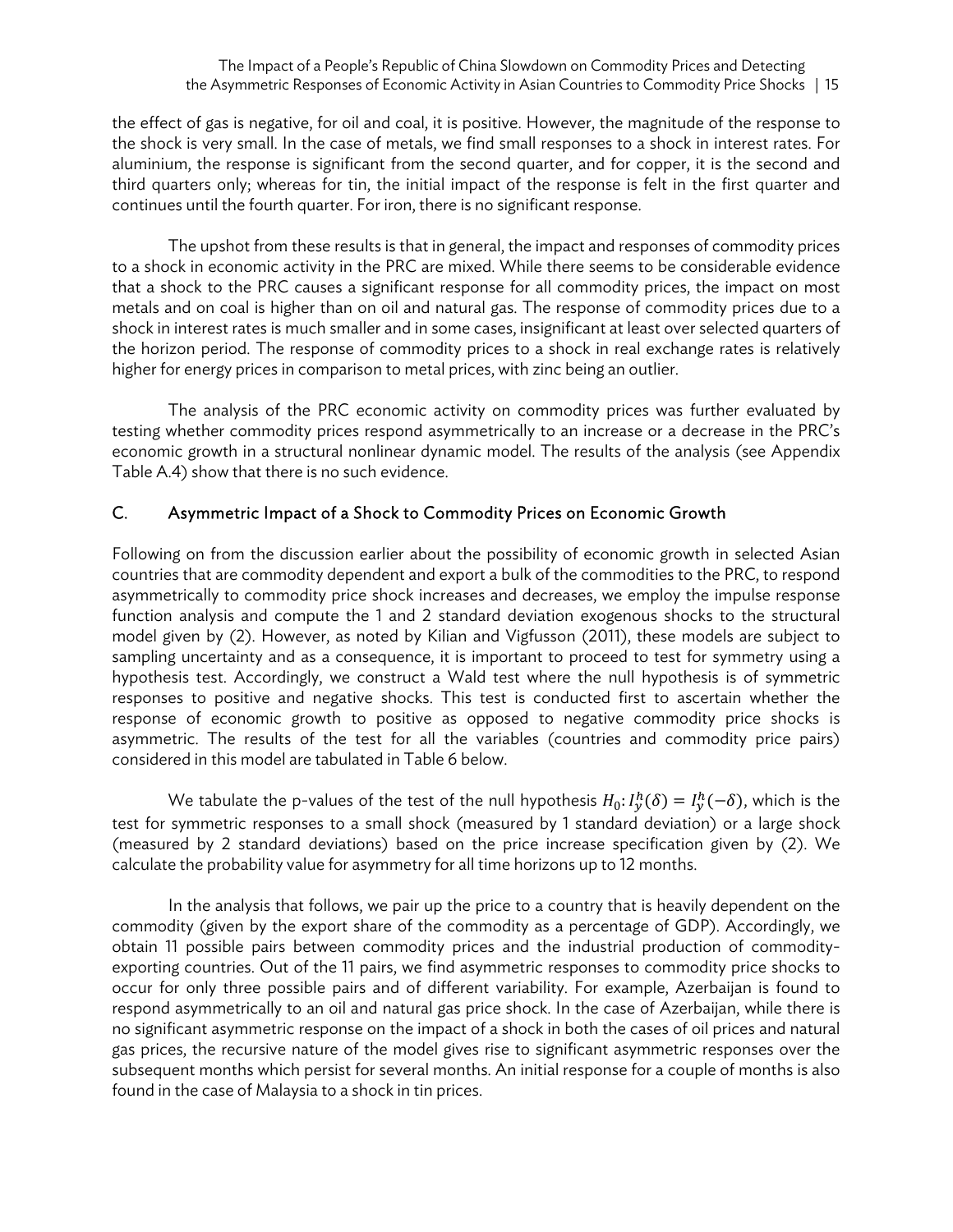|         |       |        | Mongolia |       |        |       |       |       |       | Kazakhstan |        |       |
|---------|-------|--------|----------|-------|--------|-------|-------|-------|-------|------------|--------|-------|
| Horizon | Coal  |        | Iron     |       | Copper |       | Oil   |       | Iron  |            | Copper |       |
|         | 1SD   | 2SD    | 1SD      | 2SD   | 1SD    | 2SD   | 1SD   | 2SD   | 1SD   | 2SD        | 1SD    | 2SD   |
| 0       | 0.483 | 0.493  | 0.667    | 0.673 | 0.119  | 0.129 | 0.485 | 0.499 | 0.129 | 0.142      | 0.057  | 0.060 |
|         | 0.661 | 0.684  | 0.852    | 0.852 | 0.295  | 0.314 | 0.686 | 0.707 | 0.240 | 0.259      | 0.124  | 0.135 |
| 2       | 0.819 | 0.883  | 0.954    | 0.954 | 0.486  | 0.509 | 0.858 | 0.874 | 0.347 | 0.378      | 0.230  | 0.257 |
| 3       | 0.914 | 0.915  | 0.985    | 0.985 | 0.640  | 0.661 | 0.928 | 0.941 | 0.487 | 0.525      | 0.365  | 0.399 |
| 4       | 0.965 | 0.965  | 0.996    | 0.996 | 0.769  | 0.787 | 0.970 | 0.977 | 0.616 | 0.651      | 0.501  | 0.540 |
| 5       | 0.986 | 0.987  | 0.999    | 0.999 | 0.860  | 0.872 | 0.989 | 0.992 | 0.647 | 0.681      | 0.587  | 0.614 |
| 6       | 0.995 | 0.995  | 1.000    | 1.000 | 0.916  | 0.923 | 0.996 | 0.997 | 0.754 | 0.781      | 0.678  | 0.723 |
| 7       | 0.996 | 0.994  | 1.000    | 1.000 | 0.954  | 0.959 | 0.998 | 0.999 | 0.814 | 0.831      | 0.773  | 0.811 |
| 8       | 0.997 | 0.995  | 1.000    | 1.000 | 0.970  | 0.978 | 0.999 | 0.999 | 0.856 | 0.872      | 0.841  | 0.870 |
| 9       | 0.999 | 0.997  | 1.000    | 1.000 | 0.984  | 0.985 | 1.000 | 1.000 | 0.906 | 0.919      | 0.862  | 0.855 |
| 10      | 0.999 | 0.999  | 1.000    | 1.000 | 0.985  | 0.990 | 1.000 | 1.000 | 0.942 | 0.951      | 0.905  | 0.901 |
| 11      | 1.000 | 0.999  | 1.000    | 1.000 | 0.982  | 0.988 | 1.000 | 1.000 | 0.965 | 0.971      | 0.922  | 0.934 |
| 12      | 1.000 | 1.0000 | 1.000    | 1.000 | 0.989  | 0.994 | 1.000 | 1.000 | 0.980 | 0.984      | 0.948  | 0.947 |

# Table 6: Results of the Asymmetric Test of Shocks

|         |                    |       | Malaysia |       |       |       | Indonesia |       |       |       |             |       |  |
|---------|--------------------|-------|----------|-------|-------|-------|-----------|-------|-------|-------|-------------|-------|--|
| Horizon | <b>Natural Gas</b> |       | Oil      |       |       | Tin   |           | Coal  |       | Tin   | Natural Gas |       |  |
|         | 1SD                | 2SD   | 1SD      | 2SD   | 1SD   | 2SD   | 1SD       | 2SD   | 1SD   | 2SD   | 1SD         | 2SD   |  |
| 0       | 0.703              | 0.713 | 0.680    | 0.686 | 0.031 | 0.026 | 0.413     | 0.409 | 0.683 | 0.678 | 0.341       | 0.358 |  |
|         | 0.122              | 0.149 | 0.599    | 0.621 | 0.065 | 0.052 | 0.704     | 0.698 | 0.860 | 0.865 | 0.634       | 0.654 |  |
| 2       | 0.234              | 0.278 | 0.795    | 0.812 | 0.133 | 0.113 | 0.759     | 0.754 | 0.948 | 0.948 | 0.787       | 0.803 |  |
| 3       | 0.369              | 0.425 | 0.869    | 0.880 | 0.232 | 0.192 | 0.864     | 0.866 | 0.984 | 0.984 | 0.899       | 0.910 |  |
| 4       | 0.500              | 0.565 | 0.925    | 0.937 | 0.328 | 0.281 | 0.932     | 0.932 | 0.996 | 0.996 | 0.953       | 0.958 |  |
| 5       | 0.534              | 0.606 | 0.963    | 0.967 | 0.439 | 0.390 | 0.966     | 0.967 | 0.999 | 0.999 | 0.971       | 0.978 |  |
| 6       | 0.650              | 0.714 | 0.975    | 0.978 | 0.426 | 0.368 | 0.985     | 0.986 | 1.000 | 1.000 | 0.988       | 0.991 |  |
|         | 0.748              | 0.804 | 0.984    | 0.987 | 0.528 | 0.472 | 0.994     | 0.994 | 1.000 | 1.000 | 0.994       | 0.996 |  |
| 8       | 0.794              | 0.853 | 0.990    | 0.992 | 0.625 | 0.569 | 0.997     | 0.997 | 1.000 | 1.000 | 0.998       | 0.998 |  |
| 9       | 0.848              | 0.891 | 0.995    | 0.996 | 0.713 | 0.661 | 0.998     | 0.998 | 1.000 | 1.000 | 0.999       | 0.999 |  |
| 10      | 0.877              | 0.918 | 0.998    | 0.998 | 0.626 | 0.629 | 0.999     | 0.999 | 1.000 | 1.000 | 1.000       | 1.000 |  |
| 11      | 0.886              | 0.940 | 0.999    | 0.999 | 0.670 | 0.630 | 1.000     | 1.000 | 1.000 | 1.000 | 1.000       | 1.000 |  |
| 12      | 0.892              | 0.945 | 1.000    | 1.000 | 0.742 | 0.707 | 1.000     | 1.000 | 1.000 | 1.000 | 1.000       | 1.000 |  |

|         | Azerbaijan |             |       |       |  |  |  |  |  |  |
|---------|------------|-------------|-------|-------|--|--|--|--|--|--|
| Horizon |            | Natural Gas | Oil   |       |  |  |  |  |  |  |
|         | 1SD        | 2SD         | 1SD   | 2SD   |  |  |  |  |  |  |
| Ω       | 0.116      | 0.125       | 0.279 | 0.300 |  |  |  |  |  |  |
| 1       | 0.016      | 0.013       | 0.544 | 0.582 |  |  |  |  |  |  |
| 2       | 0.011      | 0.009       | 0.089 | 0.083 |  |  |  |  |  |  |
| 3       | 0.025      | 0.022       | 0.013 | 0.008 |  |  |  |  |  |  |
| 4       | 0.049      | 0.042       | 0.025 | 0.015 |  |  |  |  |  |  |
| 5       | 0.064      | 0.055       | 0.040 | 0.023 |  |  |  |  |  |  |
| 6       | 0.029      | 0.020       | 0.057 | 0.038 |  |  |  |  |  |  |
| 7       | 0.030      | 0.028       | 0.089 | 0.057 |  |  |  |  |  |  |
| 8       | 0.030      | 0.029       | 0.132 | 0.088 |  |  |  |  |  |  |
| 9       | 0.041      | 0.041       | 0.160 | 0.109 |  |  |  |  |  |  |
| 10      | 0.040      | 0.040       | 0.217 | 0.153 |  |  |  |  |  |  |
| 11      | 0.041      | 0.043       | 0.282 | 0.201 |  |  |  |  |  |  |
| 12      | 0.116      | 0.125       | 0.279 | 0.300 |  |  |  |  |  |  |

SD = standard deviation.

Note: Numbers in cells denote p–values.

Source: Authors' estimates.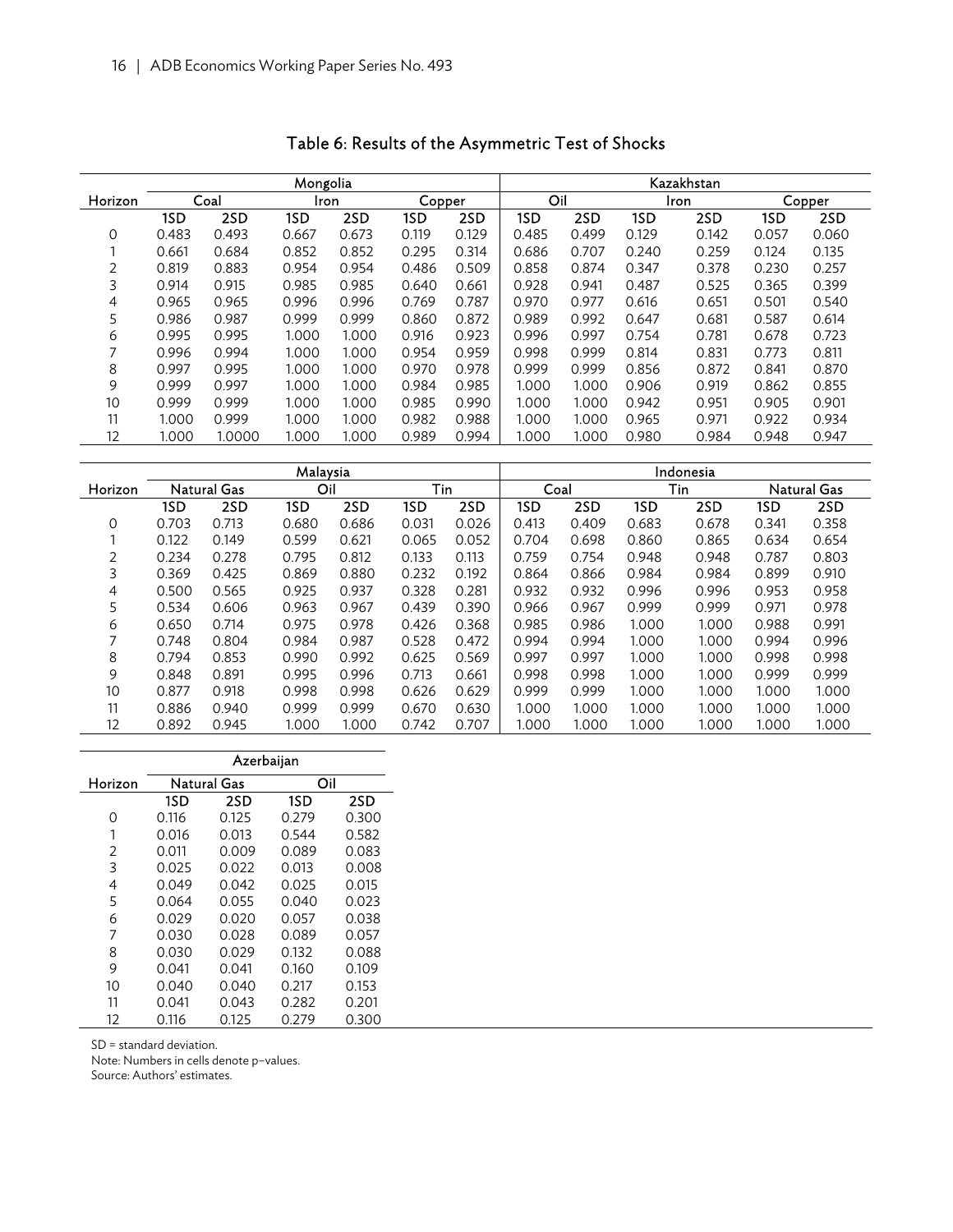Given that we find asymmetric responses for three possible pairs, we proceed to report the results of the impulse response analysis. The results are shown in Table 7 below.

|         |        | Azerbaijan |          |          |        |        |                    |          |        |        | Malaysia |          |
|---------|--------|------------|----------|----------|--------|--------|--------------------|----------|--------|--------|----------|----------|
| Horizon |        |            | Oil      |          |        |        | <b>Natural Gas</b> |          | Tin    |        |          |          |
|         | $+1SD$ | $+2SD$     | $-1SD$   | $-2SD$   | $+1SD$ | $+2SD$ | $-1SD$             | $-2SD$   | $+1SD$ | $+2SD$ | $-1SD$   | $-2SD$   |
| 0       | 3.642  | 9.884      | $-2.521$ | $-2.127$ | 1.976  | 6.061  | $-1.523$           | $-1.528$ | 4.203  | 10.218 | $-2.782$ | $-2.527$ |
|         | 4.336  | 11.498     | $-3.243$ | $-3.361$ | 2.546  | 7.751  | $-2.147$           | $-2.463$ | 5.190  | 12.477 | $-3.710$ | $-4.021$ |
| 2       | 4.796  | 12.578     | $-3.805$ | $-4.380$ | 2.847  | 8.435  | $-2.450$           | $-2.955$ | 5.496  | 13.097 | $-4.027$ | $-4.577$ |
| 3       | 5.081  | 13.105     | $-4.114$ | $-5.018$ | 3.462  | 9.770  | $-3.055$           | $-3.964$ | 5.581  | 13.267 | $-4.116$ | $-4.750$ |
| 4       | 4.577  | 12.055     | $-3.649$ | $-4.237$ | 3.629  | 10.010 | $-3.252$           | $-4.451$ | 5.611  | 13.323 | $-4.144$ | $-4.805$ |
| 5       | 4.742  | 12.818     | $-3.640$ | $-3.763$ | 3.761  | 10.395 | $-3.351$           | $-4.588$ | 5.619  | 13.339 | $-4.152$ | $-4.821$ |
| 6       | 4.772  | 12.747     | $-3.738$ | $-4.075$ | 4.170  | 11.471 | $-3.741$           | $-5.246$ | 5.622  | 13.344 | $-4.155$ | $-4.827$ |
|         | 4.653  | 12.514     | $-3.632$ | $-3.872$ | 4.406  | 11.925 | $-3.998$           | $-5.732$ | 5.623  | 13.346 | $-4.155$ | $-4.828$ |
| 8       | 4.688  | 12.573     | $-3.662$ | $-3.930$ | 4.442  | 11.962 | $-4.031$           | $-5.815$ | 5.623  | 13.346 | $-4.156$ | $-4.829$ |
| 9       | 4.607  | 12.373     | $-3.606$ | $-3.868$ | 4.551  | 12.171 | $-4.141$           | $-6.050$ | 5.623  | 13.346 | $-4.156$ | $-4.829$ |
| 10      | 4.645  | 12.543     | $-3.601$ | $-3.757$ | 4.671  | 12.417 | $-4.262$           | $-6.307$ | 5.623  | 13.346 | $-4.156$ | $-4.829$ |
| 11      | 4.693  | 12.613     | $-3.663$ | $-3.907$ | 4.743  | 12.584 | $-4.327$           | $-6.426$ | 5.623  | 13.346 | $-4.156$ | $-4.829$ |
| 12      | 4.664  | 12.537     | $-3.644$ | $-3.896$ | 4.823  | 12.758 | $-4.406$           | $-6.570$ | 5.623  | 13.346 | $-4.156$ | $-4.829$ |

#### Table 7: Impulse Responses of the Asymmetric Model

SD = standard deviation.

Notes: Numbers in bold denote significance at the 10% level. A 1 SD shock for oil is 8.37%, for aluminium 5%, tin 6.52%, coal 6.5%, natural gas 5.87%. A positive SD shock is connoted by (+), and a negative shock by (-).

Source: Authors' estimates.

The most significant response is found for Azerbaijan when responding to a positive and negative shock in natural gas prices. A 1 positive standard deviation shock to oil prices (5.87%) leads to a cumulative response in industrial production of 4.8 percentage points over 1 year which is found to be statistically different from a negative response of a decline in 4.4 percentage points over the same time period. For a larger shock (2 standard deviations) the cumulative response over the same time period of 1 year is recorded at 12.75 percentage points for a positive shock, however, for a negative shock, the response is a 6.57 percentage point decline. Azerbaijan is also found to respond asymmetrically to a 1 standard deviation shock in oil prices. A positive shock leads to a cumulative response in industrial production of 4.6 percentage points over approximately 7 months, which is statistically different from a negative response of a decline in 3.6 percentage points over the same time period. The larger shock of 2 standard deviations evokes a significantly different response in terms of magnitude.

Finally, where no evidence of asymmetry is found, a linear model of impulse response functions is employed. We find that there is no significant response of a growth/decline in industrial production due to a 1 standard deviation shock in commodity prices. Out of the 20 commodity /country pairs, we find no significant responses for 14 such pairs for the entire time horizon (12 months). For the remaining six pairs, there is a less than 1% significant response that is short-lived in most cases. The longest being Indonesia and Malaysia where the shock is found to be significant for up to 4 months after the shock. For Kazakhstan, the responses to a shock in oil, iron, and copper prices, last for 2 months, that is, the shock is found to be significant from the impact period following into the second month after the shock. The results are shown in Table 8.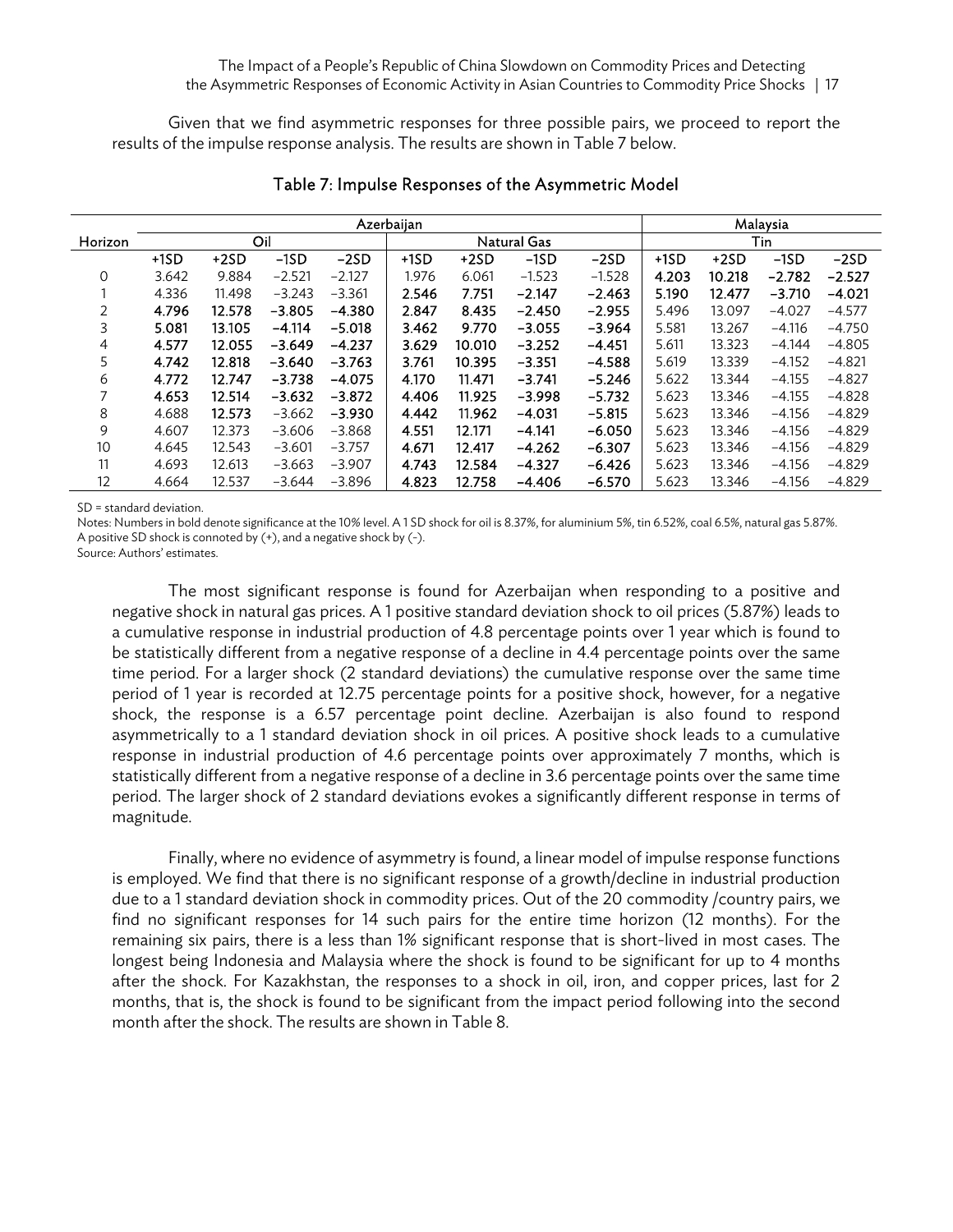|         | Mongolia |          |       | Kazakhstan |          |        | Indonesia |       |          | Malaysia |       |
|---------|----------|----------|-------|------------|----------|--------|-----------|-------|----------|----------|-------|
| Horizon | Coal     | Copper   | Iron  | Oil        | Iron     | Copper | Coal      | Tin   | Gas      | Gas      | Oil   |
| 0       | 0.216    | $-0.436$ | 0.182 | 0.223      | $-0.055$ | 0.264  | $-0.013$  | 0.162 | $-0.174$ | 0.357    | 0.359 |
|         | $-0.059$ | 0.660    | 0.072 | 0.364      | $-0.234$ | 0.332  | $-0.099$  | 0.017 | 0.636    | 0.306    | 0.617 |
| 2       | $-0.014$ | 0.506    | 0.118 | 0.398      | $-0.225$ | 0.370  | $-0.099$  | 0.121 | 0.063    | 0.349    | 0.616 |
| 3       | $-0.056$ | 0.653    | 0.099 | 0.410      | $-0.227$ | 0.386  | $-0.116$  | 0.111 | 0.215    | 0.337    | 0.646 |
| 4       | $-0.047$ | 0.621    | 0.107 | 0.414      | $-0.227$ | 0.393  | $-0.116$  | 0.093 | 0.311    | 0.343    | 0.641 |
| 5       | $-0.054$ | 0.642    | 0.104 | 0.415      | $-0.227$ | 0.396  | $-0.119$  | 0.113 | 0.197    | 0.341    | 0.646 |
| 6       | $-0.052$ | 0.636    | 0.105 | 0.415      | $-0.227$ | 0.397  | $-0.119$  | 0.108 | 0.243    | 0.342    | 0.644 |
|         | $-0.053$ | 0.639    | 0.105 | 0.415      | $-0.227$ | 0.398  | $-0.119$  | 0.105 | 0.251    | 0.341    | 0.645 |
| 8       | $-0.053$ | 0.638    | 0.105 | 0.415      | $-0.227$ | 0.398  | $-0.119$  | 0.109 | 0.230    | 0.341    | 0.645 |
| 9       | $-0.053$ | 0.639    | 0.105 | 0.415      | $-0.227$ | 0.398  | $-0.119$  | 0.108 | 0.242    | 0.341    | 0.645 |
| 10      | $-0.053$ | 0.639    | 0.105 | 0.415      | $-0.227$ | 0.398  | $-0.119$  | 0.108 | 0.241    | 0.341    | 0.645 |
| 11      | $-0.053$ | 0.639    | 0.105 | 0.415      | $-0.227$ | 0.398  | $-0.119$  | 0.108 | 0.237    | 0.341    | 0.645 |
| 12      | $-0.053$ | 0.639    | 0.105 | 0.415      | $-0.227$ | 0.398  | $-0.119$  | 0.108 | 0.240    | 0.341    | 0.645 |

#### Table 8: Impulse Responses of the Symmetric Model

Notes: Numbers in bold denote significance levels. A 1 standard deviation shock for oil is 8.37%, for aluminium 5%, tin 6.52%, coal 6.5%, natural gas 5.87%, iron 8.31%, copper 6.8%, nickel 8.95%, zinc 6.02%. Source: Authors' estimates.

The results broadly conclude that there is no significant response of any growth decline in industrial production following a price shock. The responses are mostly insignificant, and where significance is found, the shocks are not persistent, dissipating within 2 months following the shock and lie between approximately 0.1 and 0.65 in magnitude.

### V. CONCLUSION

In this paper, we make two separate analyses. First, we estimate the impact on commodity prices as a result of a slowdown in economic activity in the PRC. We then measure whether there is a significant difference in the response of growth in selected developing Asian economies to a positive shock as opposed to a negative shock in commodity prices.

We make a contribution to the literature in two ways. First, we separately model the behavior of individual commodity prices to a slowdown in the PRC, as it is already noted in previous studies that different commodity price dynamics can be different. This is true even for commodities that may be related to each other such as metals. In this way we depart from a significant set of studies that have used a common indicator for commodities or have used an aggregate commodity price index for metals and minerals separately. Secondly, we take into account the fact that commodity prices are characterized by structural breaks and to this end we make use of novel econometric procedures to account for breaks in the variables. The first part of the analysis makes use of VAR estimation incorporating the Flexible Fourier Form due to Enders and Jones (2016).

When considering the effect of a 1 percentage point slowdown in the PRC economy, we find that the different metal prices respond in varying degrees both in magnitude and the length of time for which the persistence of the shock is found to exist. For example, the highest significant response is found for tin lasting about three quarters, whereas for zinc, the response is relatively muted and the impact of the shock lasts only for one quarter. The same variation is found in energy commodities where the response for coal is highest and the response of natural gas is approximately a third in magnitude to that of coal, and the response of crude oil around half.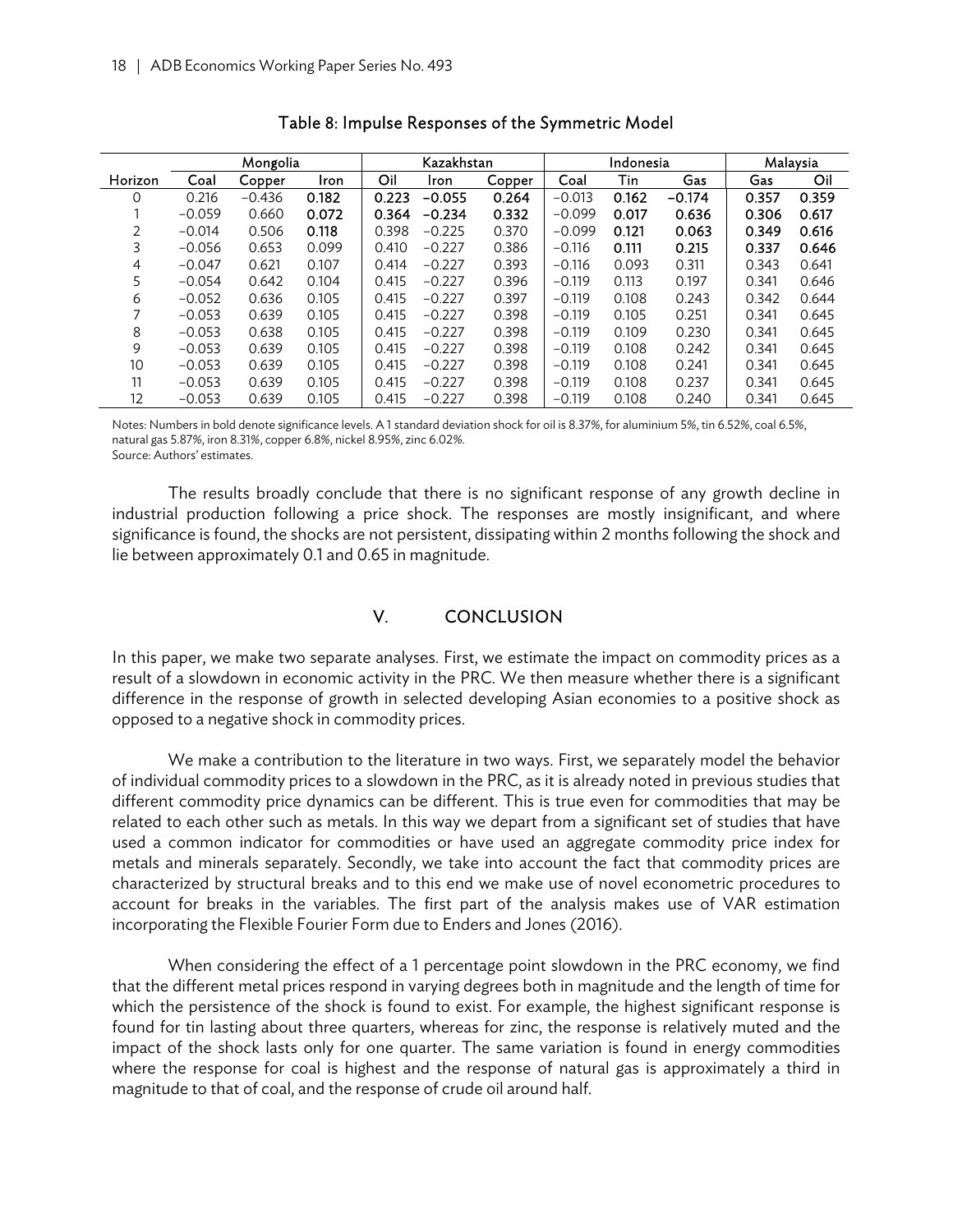#### The Impact of a People's Republic of China Slowdown on Commodity Prices and Detecting the Asymmetric Responses of Economic Activity in Asian Countries to Commodity Price Shocks | 19

While commodity prices saw an increasing trend during the time when the PRC experienced strong growth, it is not surprising that a slowdown in the PRC economic activity would reverse the trend in commodity prices. However, the analysis shows that the response to a slowdown would lead to potential declines of commodity prices in varying degrees of magnitude. While for metals, the price decline has been more variable ranging between 2.5% to a little over 20%, for energy commodities the decline ranges between 4.4% and 11.5%. A possible reason for the varying decline in different commodity prices due to a slowdown in the PRC economic activity might be the fact that the shares of the PRC consumption for these individual commodities is quite different (see Appendix Table A.1). The share of tin, coal, and aluminium as a percentage of world consumption is well over 40%, which can be a contributory factor for the sharp decline in these commodity prices. However, the same is not true for zinc; however, given that the zinc mining sector in the PRC is huge, accounting for about 40% of the world's mine supply and the industry is nebulous and its cost structure little understood, the relatively low response to a PRC growth slowdown may not be that surprising (Financial Times 2015).

Commodity prices are known to be highly volatile and are characterized by flat bottoms punctuated by sharp spikes. As a result, developing countries that are heavily dependent on commodities as their main source of income and at the same time are closely linked to the PRC as their main export destination, are likely to be affected by the unpredictable swings in commodity prices. The second part of this study determines whether the economic growth in five selected developing Asian countries that are heavily dependent on commodities respond in an asymmetric manner to positive commodity price shocks as opposed to negative price shocks. For this part we adopt the method of structural dynamic regression due to Kilian and Vigfusson (2011) to allow for the correct form of censoring to separate positive and negative shocks. Apart from Azerbaijan, and to a lesser extent Malaysia, there is no evidence of any asymmetric response of economic activity to positive and negative commodity price shocks.

In the case of Azerbaijan, the magnitude of responses to a relatively large shock leads to a significant difference as opposed to a smaller shock.<sup>1</sup> The difference in magnitude of Malaysia in response to tin price shocks is more prominent. This implies that for both Azerbaijan and Malaysia, economic growth from a positive shock is likely to be higher than a slump from a negative shock. Therefore the negative impact that oil prices, tin prices, and the slowdown of the PRC may have on a country like Malaysia is not all doom and gloom provided that the PRC growth recovers, oil prices start climbing along with price increases in key commodities such as tin. For Azerbaijan, it is not surprising that oil price booms have contributed to significant increases in growth. While the decline in oil prices has had a significant impact on the economy of Azerbaijan, the decline has not been severe, partly explained by the diversification into industry and agriculture in recent years in an attempt to reduce their dependency on oil and more recently, a boost in capital expenditure by the government (Asian Development Bank 2015). For the other countries, such as Kazakhstan, Mongolia, and Indonesia, there is no evidence of any major impact on their economies (i.e., industrial production) as a result of commodity price shocks. Some response is found to exist in the case of Malaysia for oil and natural gas shocks, and Kazakhstan for copper. However, in all cases, the response is less than 1 percentage point resulting solely from commodity prices.

Our results show that with regard to economic activity for countries such as Azerbaijan, in response to oil and natural gas price shocks as well as Malaysia, in response to tin price shocks, the growth decline is significant. Stabilization policies to smooth income flows are found to be effective

<sup>1</sup> The case of Azerbaijan would need to be treated with some caution as the sample size in the analysis was significantly smaller with the data starting from January 2009.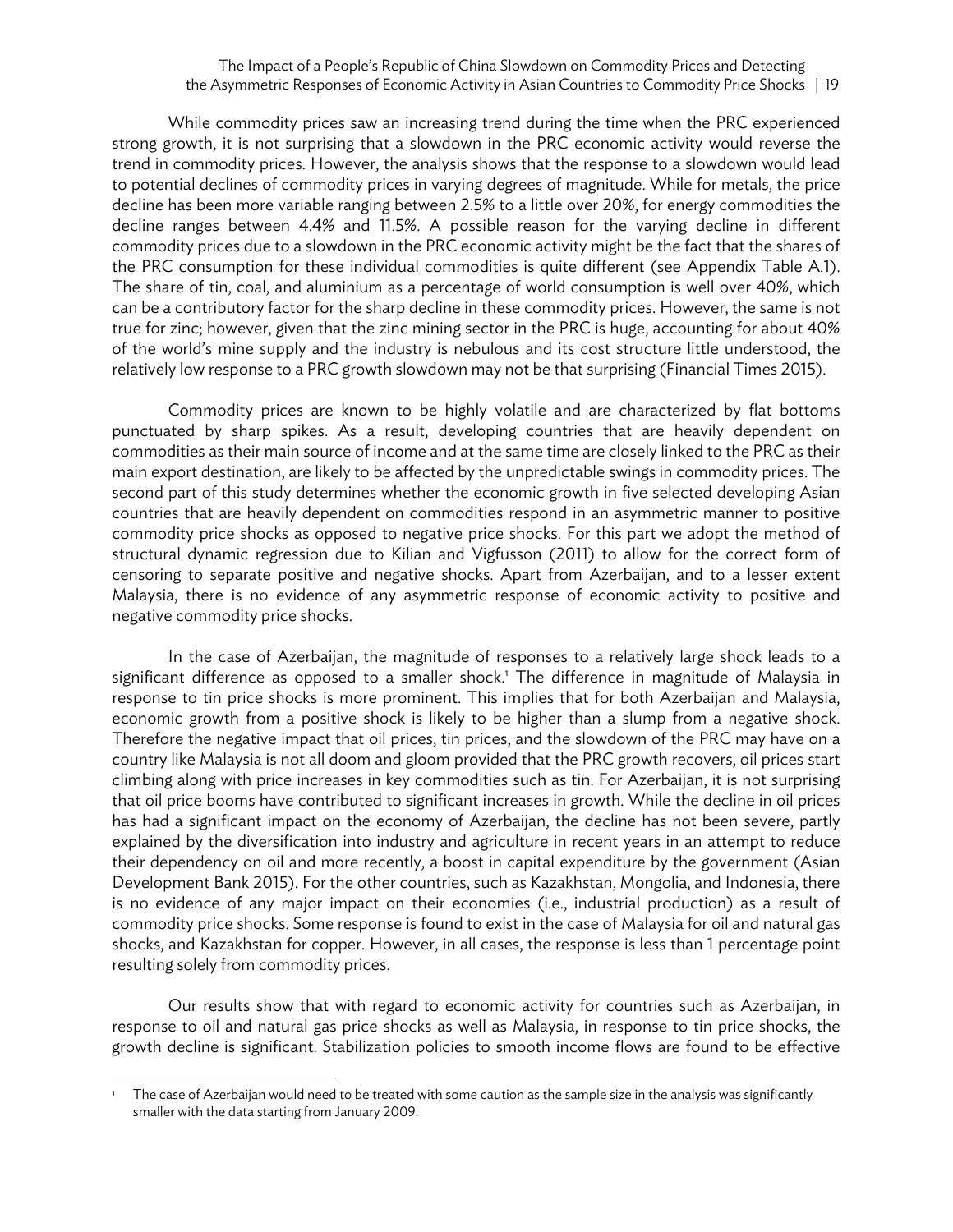when shocks to commodity prices are transitory in nature. However, if the shocks are persistent and long-lived then such policies can be difficult to implement. Maintaining buffer stocks can be useful but for commodities such as tin, they are not maintained any longer. Economies that experience a current account deficit as a result of lost export earnings can compensate this deficit by allowing for a capital account surplus driven by increased public and private borrowing. With this strategy, there is the risk of a revenue shortfall during the period when the repayments are anticipated to be quite high (Newbold, Pfaffenzeller, and Rayner 2005). Policy makers in many countries that are exporters of primary commodities have moved toward policies that facilitate smoothing the macroeconomic effects of commodity price dynamics, which include introducing fiscal policies that are less procyclical, more flexible exchange rates (although this would depend on what type of exchange rate target countries are pursuing and their inflation targets), and deepening financial systems. These policies could limit the effect of negative commodity price shocks on economic growth. Proceeds of commodity exports could be used to establish sovereign wealth funds that are transparent in order to enable investing in assets that lead to a healthy rate of return. Finally, multilateral institutions have promoted export diversification into other primary commodities. This diversification of exports has been particularly encouraged away from those exports that are in oversupply. Adopting this policy would depend on existing and potential resource availability and possible export destinations.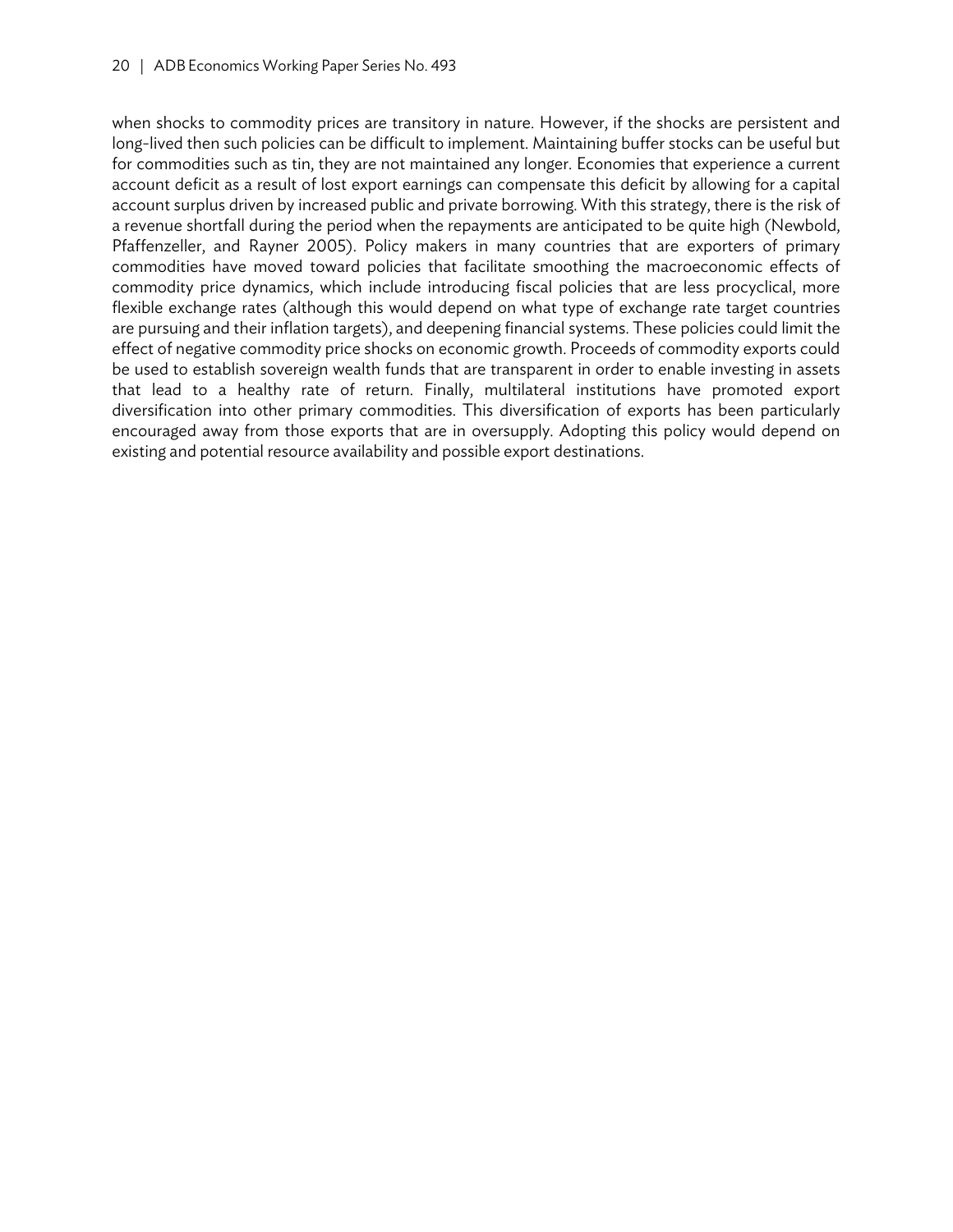#### APPENDIX

|             | Consumption as a Share of World<br>Consumption, % | Imports as a Share of World<br>Imports, % |  |  |
|-------------|---------------------------------------------------|-------------------------------------------|--|--|
| Coal        | 50.1                                              | 17.9                                      |  |  |
| Tin         | 47.3                                              | 8.7                                       |  |  |
| Zinc        | 44.7                                              | 12.0                                      |  |  |
| Copper      | 43.9                                              | 30.7                                      |  |  |
| Aluminium   | 43.9                                              | 6.5                                       |  |  |
| Nickel      | 43.7                                              | 27.6                                      |  |  |
| Oil         | 11.3                                              | 10.1                                      |  |  |
| Natural gas | 4.5                                               | 4.5                                       |  |  |

#### Table A.1: PRC's Share of Selected Global Commodities, 2000–2014

PRC = People's Republic of China.

Sources: UN Comtrade, BP Statistical Review 2015 (both accessed 7 December 2015), and World Bureau of Metal Statistics.

## Table A.2: Selected Developing Asian Economies and Their Main Primary Exports, 2013

| Developing Asian<br><b>Economies</b> | <b>Exports of Primary</b><br>Commodities to the<br>PRC/Total Exports to the<br>$PRC \ (\%)$ | Net Export of Primary<br>Commodities to<br>World/GDP $(\%)$ | <b>Major Primary Export</b><br><b>Commodities to World</b> |
|--------------------------------------|---------------------------------------------------------------------------------------------|-------------------------------------------------------------|------------------------------------------------------------|
| Azerbaijan                           | 57.8                                                                                        | 29.3                                                        | Oil, natural gas                                           |
| Kazakhstan                           | 85.7                                                                                        | 28.8                                                        | Oil, iron, copper                                          |
| Mongolia                             | 98.7                                                                                        | 15.9                                                        | Copper, coal, oil                                          |
| Malaysia                             | 34.4                                                                                        | 8.7                                                         | Natural gas, oil, tin                                      |
| Indonesia                            | 79.3                                                                                        | 4.7                                                         | Coal, tin, natural gas                                     |

GDP = gross domestic product, PRC = People's Republic of China.

Note: *Country i's* net export of primary commodities to world = (exports to world <sub>primary commodities</sub> – imports from world <sub>primary commodities</sub>/  $GDP_{\text{country i}}$ <sup>\*</sup>100

Sources: UN Comtrade and Haver Analytics.

## Table A.3: Structural Break Tests

|           | <b>Break Date 1</b> | <b>Break Date 2</b> |
|-----------|---------------------|---------------------|
| Aluminium | October 2002        | August 2008         |
| Tin       | <b>July 2003</b>    | October 2010        |
| Copper    | October 2002        | March 2006          |
| Zinc      | May 2003            | September 2009      |
| Oil       | October 2008        | January 2012        |
| Gas       | June 2001           | January 2009        |
| Iron      | December 2004       | February 2010       |
| Coal      | January 2007        | December 2009       |

Source: Authors' estimates.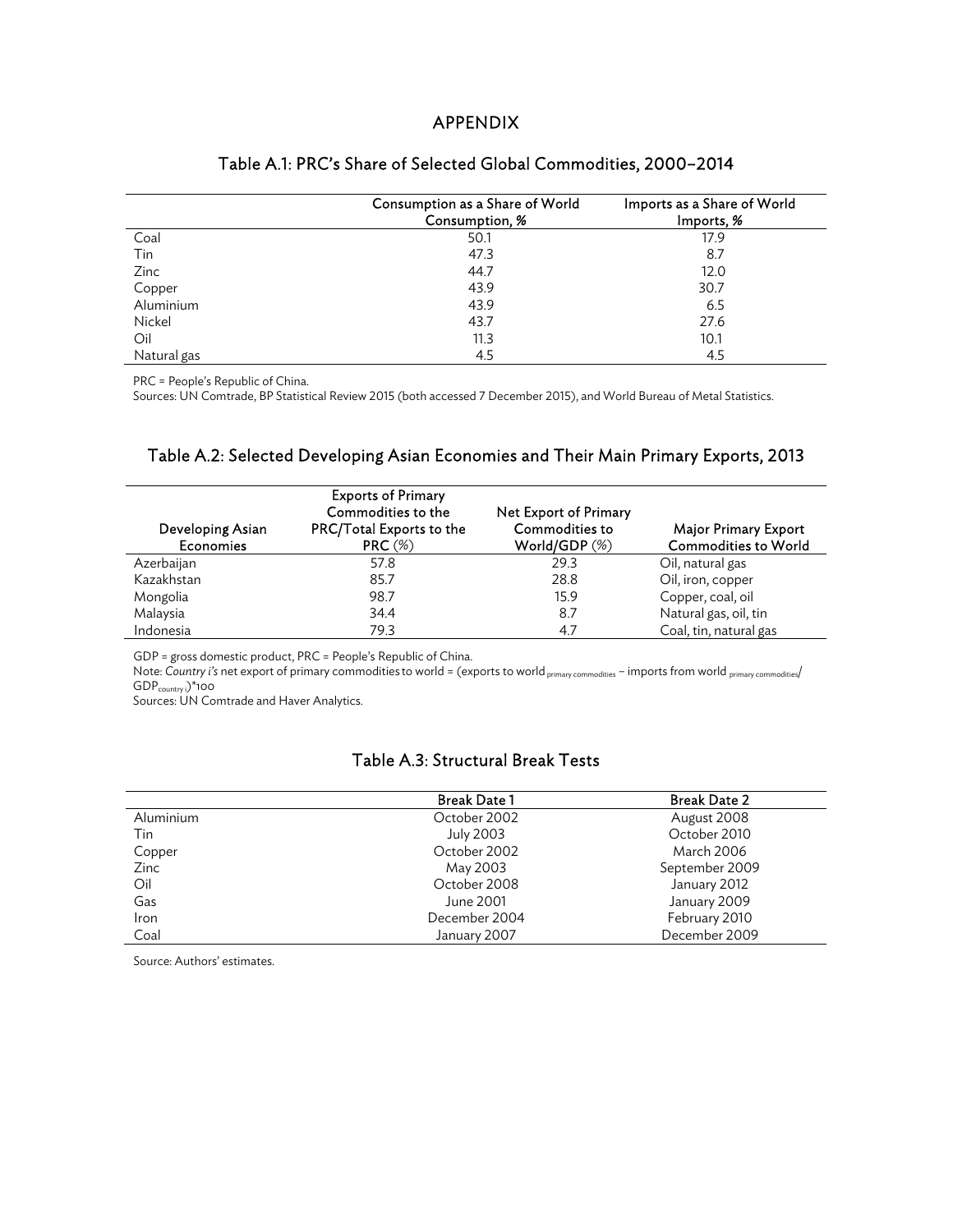|         | Aluminium |       | Tin   |       | Copper |       | Zinc  |       |
|---------|-----------|-------|-------|-------|--------|-------|-------|-------|
| Horizon | 1SD       | 2SD   | 1SD   | 2SD   | 1SD    | 2SD   | 1SD   | 2SD   |
| 0       | 1.000     | 0.365 | 1.000 | 0.885 | 0.978  | 0.314 | 1.000 | 0.282 |
|         | 0.997     | 0.199 | 1.000 | 0.649 | 0.998  | 0.490 | 0.996 | 0.534 |
|         | 1.000     | 0.355 | 0.999 | 0.818 | 1.000  | 0.515 | 1.000 | 0.542 |
| 3       | 0.999     | 0.482 | 1.000 | 0.916 | 1.000  | 0.680 | 0.993 | 0.689 |
| 4       | 1.000     | 0.628 | 1.000 | 0.960 | 1.000  | 0.803 | 0.998 | 0.813 |
| 5       | 1.000     | 0.723 | 1.000 | 0.982 | 1.000  | 0.883 | 1.000 | 0.885 |
| 6       | 0.999     | 0.714 | 1.000 | 0.992 | 1.000  | 0.912 | 1.000 | 0.932 |
|         | 0.999     | 0.775 | 1.000 | 0.997 | 1.000  | 0.950 | 1.000 | 0.956 |
| 8       | 1.000     | 0.826 | 1.000 | 0.986 | 1.000  | 0.971 | 1.000 | 0.965 |
| 9       | 1.000     | 0.884 | 1.000 | 0.993 | 1.000  | 0.985 | 1.000 | 0.980 |
| 10      | 1.000     | 0.920 | 1.000 | 0.997 | 1.000  | 0.989 | 1.000 | 0.990 |
| 11      | 1.000     | 0.924 | 1.000 | 0.999 | 1.000  | 0.990 | 1.000 | 0.993 |
| 12      | 1.000     | 0.939 | 1.000 | 0.999 | 1.000  | 0.994 | 1.000 | 0.996 |

| Horizon  | Oil   |       | <b>Natural Gas</b> |       | Iron. |       | Coal  |       |
|----------|-------|-------|--------------------|-------|-------|-------|-------|-------|
|          | 1SD   | 2SD   | 1SD                | 2SD   | 1SD   | 2SD   | 1SD   | 2SD   |
| $\Omega$ | 1.000 | 0.148 | 1.000              | 0.823 | 1.000 | 0.238 | 1.000 | 0.213 |
|          | 0.994 | 0.215 | 1.000              | 0.488 | 0.989 | 0.485 | 0.872 | 0.459 |
|          | 0.999 | 0.364 | 0.985              | 0.674 | 0.991 | 0.591 | 0.965 | 0.588 |
| 3        | 1.000 | 0.475 | 0.996              | 0.762 | 0.998 | 0.752 | 0.975 | 0.688 |
| 4        | 1.000 | 0.608 | 0.999              | 0.867 | 0.996 | 0.860 | 0.991 | 0.617 |
| 5        | 1.000 | 0.703 | 1.000              | 0.927 | 0.999 | 0.896 | 0.992 | 0.680 |
| 6        | 1.000 | 0.800 | 1.000              | 0.961 | 1.000 | 0.940 | 0.997 | 0.783 |
|          | 1.000 | 0.865 | 1.000              | 0.982 | 1.000 | 0.969 | 0.998 | 0.850 |
| 8        | 1.000 | 0.909 | 1.000              | 0.987 | 1.000 | 0.978 | 0.999 | 0.898 |
| 9        | 1.000 | 0.927 | 1.000              | 0.975 | 0.999 | 0.989 | 1.000 | 0.937 |
| 10       | 1.000 | 0.995 | 1.000              | 0.987 | 1.000 | 0.995 | 1.000 | 0.959 |
| 11       | 1.000 | 0.972 | 1.000              | 0.992 | 0.999 | 0.998 | 1.000 | 0.977 |
| 12       | 1.000 | 0.967 | 1.000              | 0.996 | 0.999 | 0.999 | 1.000 | 0.987 |

SD = standard deviation.

Notes: The results show that for the above commodities we cannot reject the null (All p-values are found to be greater than 0.1; i.e., 10% significance level). No evidence of asymmetry is concluded.

Source: Authors' estimates.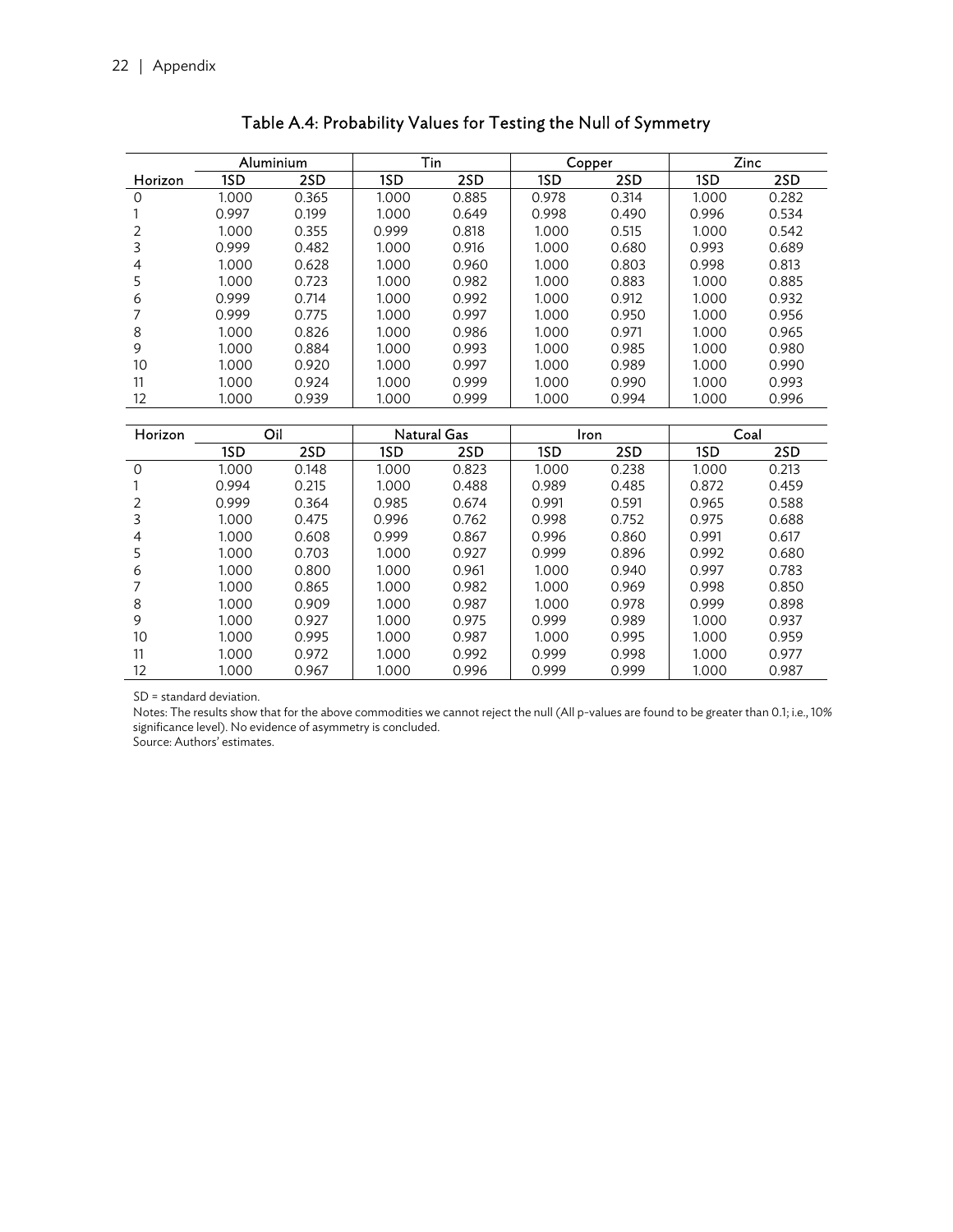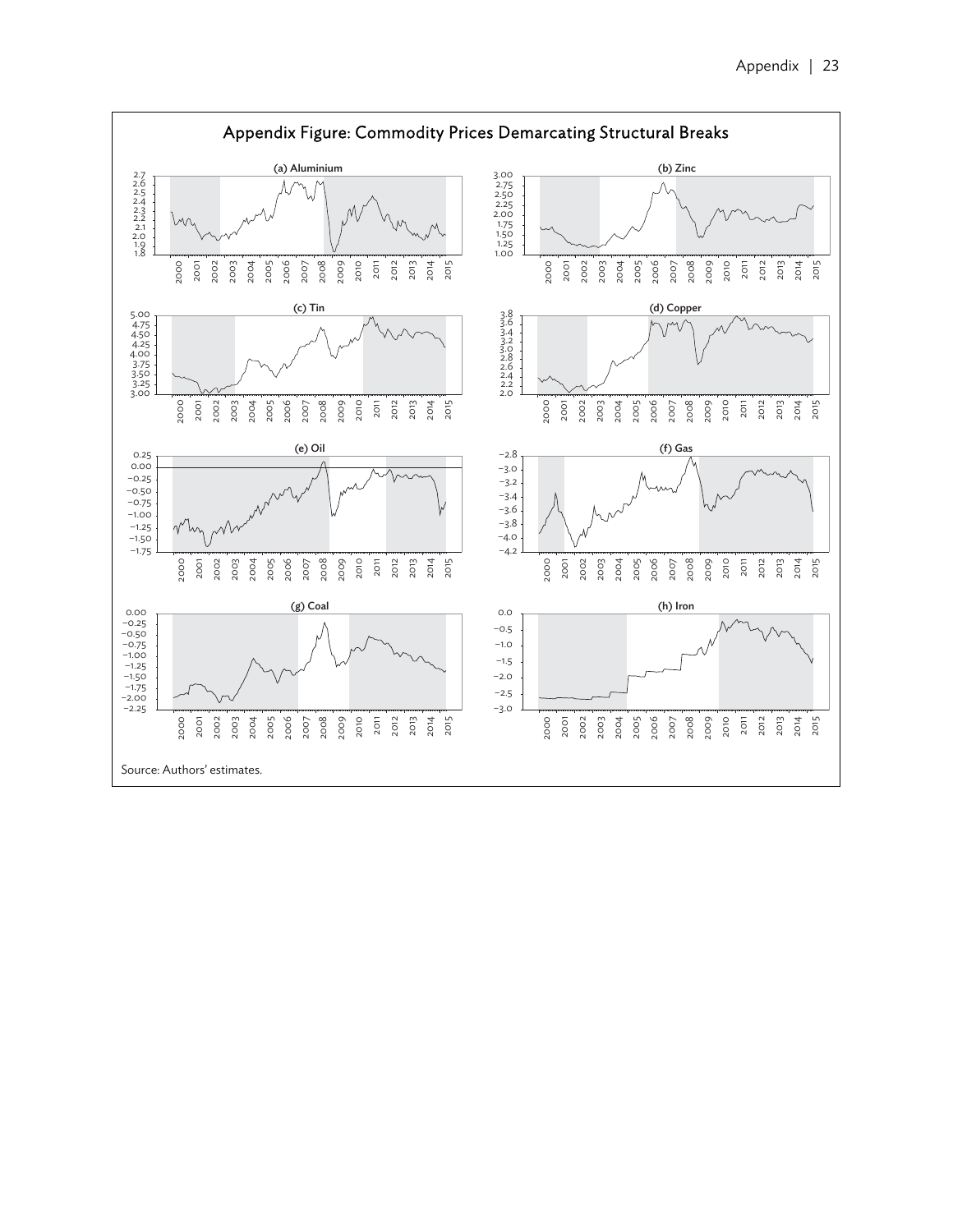#### REFERENCES

- Addison, Tony, Atanu Ghoshray, and Michalis P. Stamatogiannis. 2016. "Agricultural Commodity Price Shocks and Their Effect on Growth in Sub-Saharan Africa." *Journal of Agricultural Economics* 67 (1): 47–61.
- Ahuja, Ashvin, and Malhar Nabar. 2012. "Investment-Led Growth in China: Global Spillovers." IMF Working Paper WP/12/267.
- Arbatli, Elif C., and Garima Vasishtha. 2012. "Growth in Emerging Market Economies and the Commodity Boom of 2003–2008: Evidence from Growth Forecast Revisions." Bank of Canada Working Paper 2012-8.
- Asian Development Bank (ADB). 2015. *Asian Development Outlook 2015 Update: Enabling Women Energizing Asia*. Manila.
- Astill, Sam, David Harvey, Stephen Leybourne, A. M. Robert Taylor. 2015. "Robust and Powerful Tests for Nonlinear Deterministic Components." *Oxford Bulletin of Economics and Statistics* 77 (6): 780–99.
- Bai, Jushan, and Pierre Perron. 1998. Estimating and Testing Linear Models with Multiple Structural Changes. *Econometrica* 66 (1): 47–78.

————. 2003. "Computation and Analysis of Multiple Structural Change Models." *Journal of Applied Econometrics* 18 (1): 1–22.

- Balagtas, Joseph, and Matthew T. Holt. 2009. "The Commodity Terms of Trade, Unit Roots, and Nonlinear Alternatives: A Smooth Transition Approach." *American Journal of Agricultural Economics* 91 (1): 87–105.
- Becker, Ralf, Walter Enders, and Stan Hurn. 2004. "A General Test for Time Dependence Parameters." *Journal of Applied Econometrics* 19 (7): 899–906.
- Broda, Christian. 2004. "Terms of Trade and Exchange Rate Regimes in Developing Countries." *Journal of International Economics* 63 (1): 31–58.
- Cashin, Paul, C. John McDermott, and Catherine Pattillo. 2004. "Terms of Trade Shocks in Africa: Are They Short-Lived or Long-Lived?" *Journal of Development Economics* 73 (2): 727–44.
- Cheung, Calista, and Sylvie Morin. 2007. "The Impact of Emerging Asia on Commodity Prices." Bank of Canada Working Paper 2007-55.
- Collier, Paul, and Benedikt Goderis. 2012. Commodity Prices and Growth: An Empirical Investigation. *European Economic Review* 56 (6): 1241–60.
- Collier, Paul, and Jan Willem Gunning. 1999. Why Has Africa Grown Slowly? *Journal of Economic Perspectives* 13 (3): 3–22.

 ADB recognizes "China" as the People's Republic of China.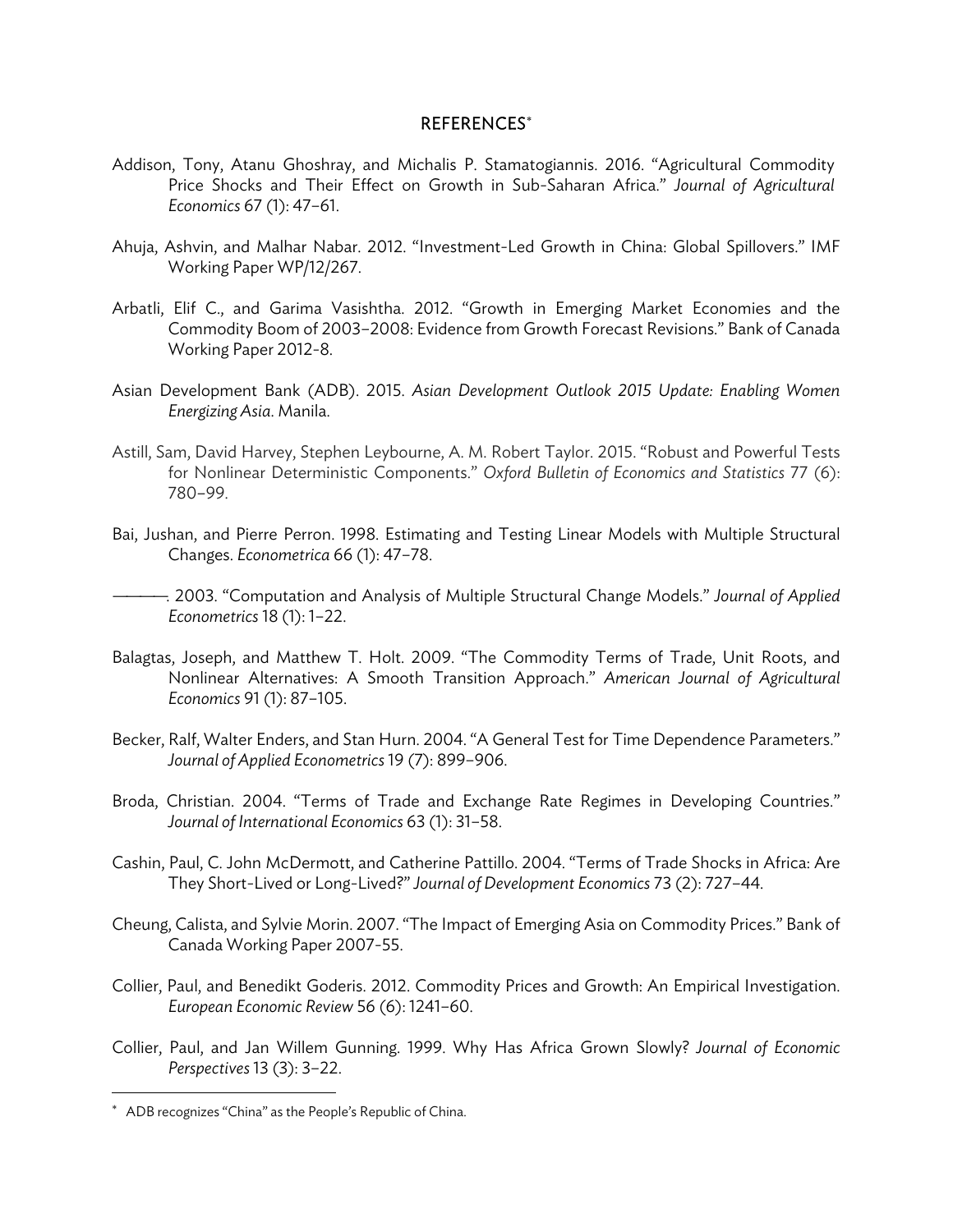- Deaton, Angus, and Guy Laroque. 1992. "On the Behaviour of Commodity Prices." *Review of Economic Studies.* 59 (1): 1–23.
- ————. 2003. "A Model of Commodity Prices after Sir Arthur Lewis." *Journal of Development Economics* 71 (2): 289–310.
- Deaton, Angus, and Ron Miller. 1996. "International Commodity Prices, Macroeconomic Performance and Politics in Sub-Saharan Africa." *Journal of African Economies* 5 (3): 99–191.
- Dehn, Jan. 2000. "Commodity Price Uncertainty in Developing Countries." Centre for the Study of African Economies WPS/2000-12.
- Elekdag, Selim, René Lalonde, Douglas Laxton, Dirk Muir, and Paolo Pesenti. 2007. "Oil Price Movements and the Global Economy: A Model-Based Assessment." Bank of Canada Working Paper 2007-34.
- Enders, Walter, and Paul Jones. 2016. "Grain Prices, Oil Prices, and Multiple Smooth Breaks in a VAR." *Studies in Nonlinear Dynamics and Econometrics* (forthcoming).
- Enders, Walter, and Junsoo Lee. 2012. "A Unit Root Test Using a Fourier Series to Approximate Smooth Breaks." *Oxford Bulletin of Economics and Statistics* 74 (4): 574–99.
- Financial Times. 2015. "Commodity Prices Slide on China's Weakness." October 19. http://www.ft.com/cms/s/0/c783877a-765a-11e5-933d-efcdc3c11c89.html#axzz49XEtH6Dj
- Frankel, Jeffrey. 2008. "The Effect of Monetary Policy on Real Commodity Prices." In *Asset Prices and Monetary Policy*, edited by John Y. Campbell, 291–327. Chicago and London: University of Chicago Press.
- Frankel, Jeffrey, and Andrew Rose. 2009. "Determinants of Agricultural and Mineral Commodity Prices." Kennedy School of Government, Harvard University. Mimeo.
- Gallant, A. Ronald. 1981. "On the Bias in Flexible Functional Forms and an Essentially Unbiased Form." *Journal of Econometrics* 5 (2): 211–45.
- Gauvin, Ludovic, and Cyril Rebillard. 2015. Towards Recoupling? Assessing the Global Impact of a Chinese Hard Landing through Trade and Commodity Price Channels. Bank of France Working Paper No. 562.
- Ghoshray, Atanu. 2011. "A Reexamination of Trends in Primary Commodity Prices." *Journal of Development Economics* 95 (2): 242–51.
- Ghoshray, Atanu, Mohitosh Kejriwal, and Mark Wohar. 2014. "Breaks, Trends and Unit Roots in Commodity Prices: A Robust Investigation." *Studies in Nonlinear Dynamics and Econometrics* 18  $(1): 23-40.$
- Ghoshray, Atanu, and Ashira Perera. 2016. "An Empirical Study of Commodity Prices after Sir Arthur Lewis." *The Manchester School* 84 (4): 551–71.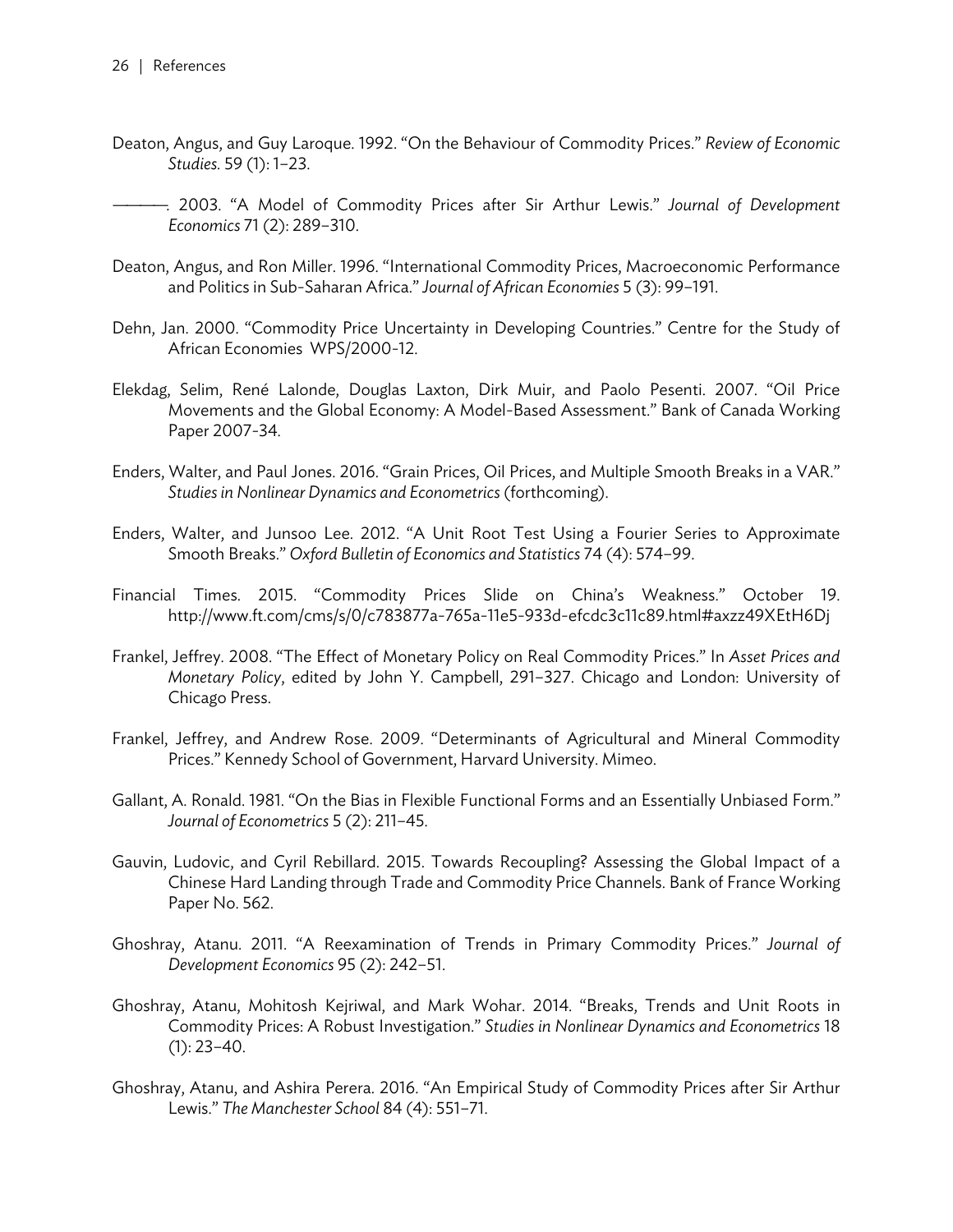- Harvey, David I., Stephen J. Leybourne, and A. M. Robert Taylor. 2010. "Robust Methods for Detecting Multiple Level Breaks in Autocorrelated Time Series." *Journal of Econometrics* 157 (2): 342–58.
- Juselius, Katarina, Niels Framroze Møller, and Finn Tarp. 2014. "The Long-Run Impact of Foreign Aid in 36 African Countries: Insights from Multivariate Time Series Analysis." *Oxford Bulletin of Economics and Statistics* 76 (2): 153–84.
- Kellard, Neil, and Mark Wohar. 2006. "On the Prevalence of Trends in Primary Commodity Prices." *Journal of Development Economics* 79 (1): 146–67.
- Kilian, Lutz. 2014. "Oil Price Shocks: Causes and Consequences." *Annual Review of Resource Economics* 6 (1): 133–54.
- Kilian, Lutz, and Robert John Vigfusson. 2009. "Pitfalls in Estimating Asymmetric Effects of Energy Price Shocks." CEPR Discussion Papers 7284.

————. 2011. "Are the Responses of the U.S. Economy Asymmetric in Energy Price Increases and Decreases?" *Quantitative Economics* 2 (3): 419–53.

- Klotz, Philipp, Tsoyu Calvin Lin, and Shih-Hsun Hsu. 2014. Global Commodity Prices, Economic Activity and Monetary Policy: The Relevance of China. *Resources Policy* 42 (December): 1–9.
- Mork, Knut Anton. 1989. "Oil and the Macroeconomy When Prices Go Up and Down: An Extension of Hamilton's Results." *Journal of Political Economy* 97 (3): 740–44.
- Newbold, Paul, Stephan Pfaffenzeller, and Anthony Rayner. 2005. "How Well are Long Run Commodity Price Series Characterised by Trend Components?" *Journal of International Development* 17 (4): 479–94.
- Ng, Serena, and Timothy Vogelsang. 2002. "Analysis of Vector Autoregressions in the Presence of Shifts in Mean." *Econometric Reviews* 21 (3): 353–81.
- Perron, Pierre. 1989. "The Great Crash, The Oil Price Shock and the Unit Root Hypothesis." *Econometrica* 57 (6): 1361–401.
- Pesaran, M. Hashem, L. Vanessa Smith, and Ron Smith. 2007. "What if the UK or Sweden Had Joined the Euro in 1999? An Empirical Evaluation Using a Global VAR." *International Journal of Finance and Economics* 12 (1): 55–87.
- Pesaran, M. Hashem, and Ron Smith. 1995. "Estimating Long Run Relations from Dynamic Heterogeneous Panels." *Journal of Econometrics* 68 (1): 79–113.
- Raddatz, Claudio. 2007. "Are External Shocks Responsible for the Instability in Low Income Countries?" *Journal of Development Economics* 84 (1): 155–87.
- Reuters. 2015. "Azerbaijan sees 1.8 pct GDP growth in 2016, bases budget on \$50 oil price." October 20. http://uk.reuters.com/article/azerbaijan-budget-idUKL8N12K1IO20151020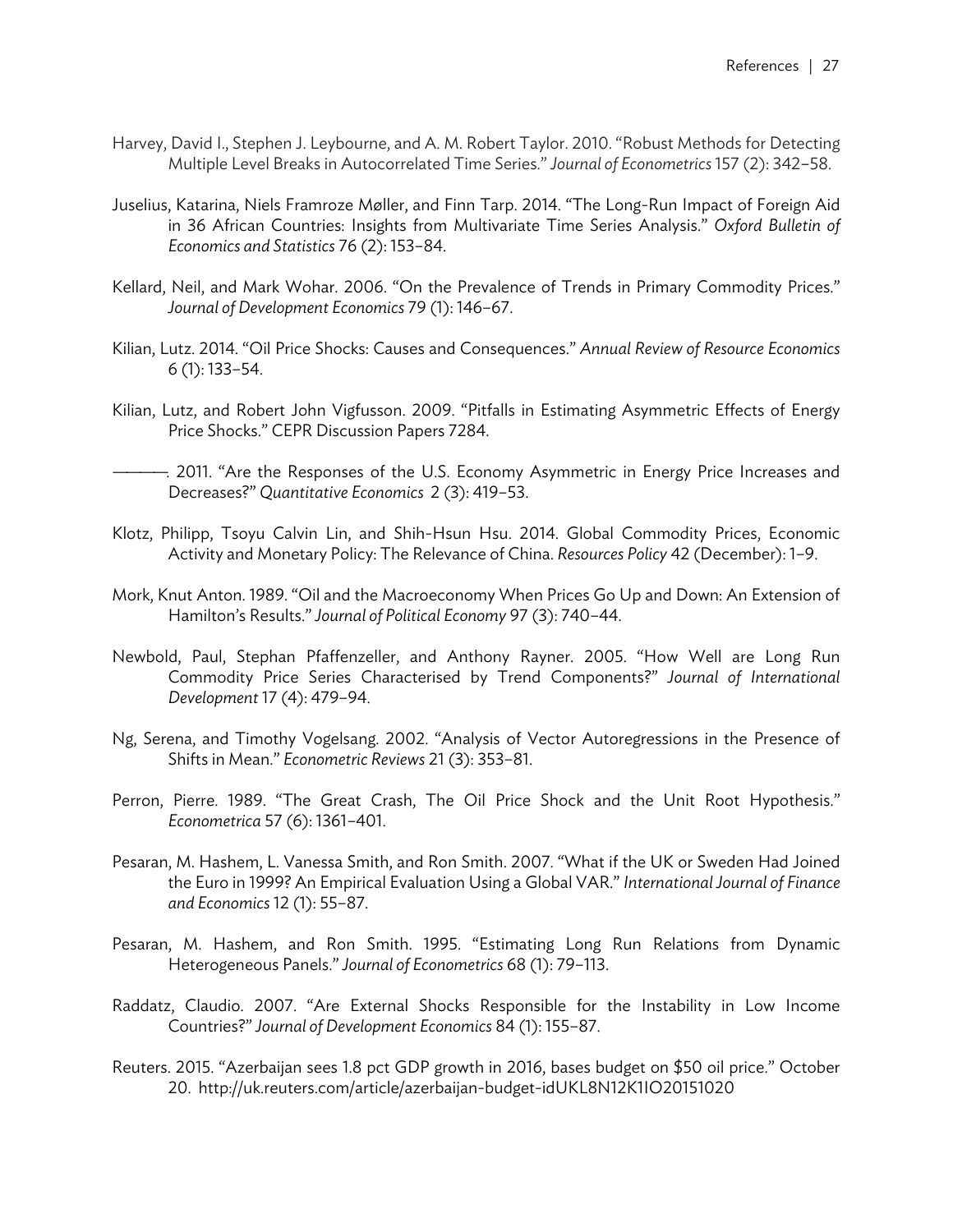Roache, Shaun. 2012. "China's Impact on World Commodity Prices." IMF Working Paper WP/12/115.

- Roache, Shaun, and Marina Roussett. 2015. "China: Credit, Collateral and Commodity Prices." HKIMR Working Paper No. 27/2015.
- Rodrigues, Paulo M. M., and A. M. Robert Taylor. 2012. "The Flexible Fourier Form and Local Generalised Least Squares De-trended Unit Root Tests." *Oxford Bulletin of Economics and Statistics* 74 *(*5): 735–59.
- Sun, Jingwei, and Wendong Shi. 2015. "Breaks, Trends, and Unit Roots in Spot Prices for Crude Oil and Petroleum Products." *Energy Economics.* 50 (July): 169–77.
- Varangis, Panos, Sona Varma, Angelique dePlaa, and Vikram Nehru. 2004. "Exogenous Shocks in Low Income Countries: Economic Policy Issues and the Role of the International Community." Background Paper Prepared for the Report: Managing the Debt Risk of Exogenous Shocks in Low Income Countries. World Bank.
- Wang, Dabin, and William G. Tomek. 2007. "Commodity Prices and Unit Root Tests." *American Journal of Agricultural Economics* 89 (4): 873–89.
- Zanias, George. 2005. "Testing for Trends in the Terms of Trade between Primary Commodities and Manufactured Goods." *Journal of Development Economics* 78 (1): 49–59.
- Zivot, Eric, and Donald Andrews. 1992. "Further Evidence on the Great Crash, the Oil Price Shock, and the Unit Root Hypothesis." *Journal of Business and Economic Statistics* 10 (3): 251–70.